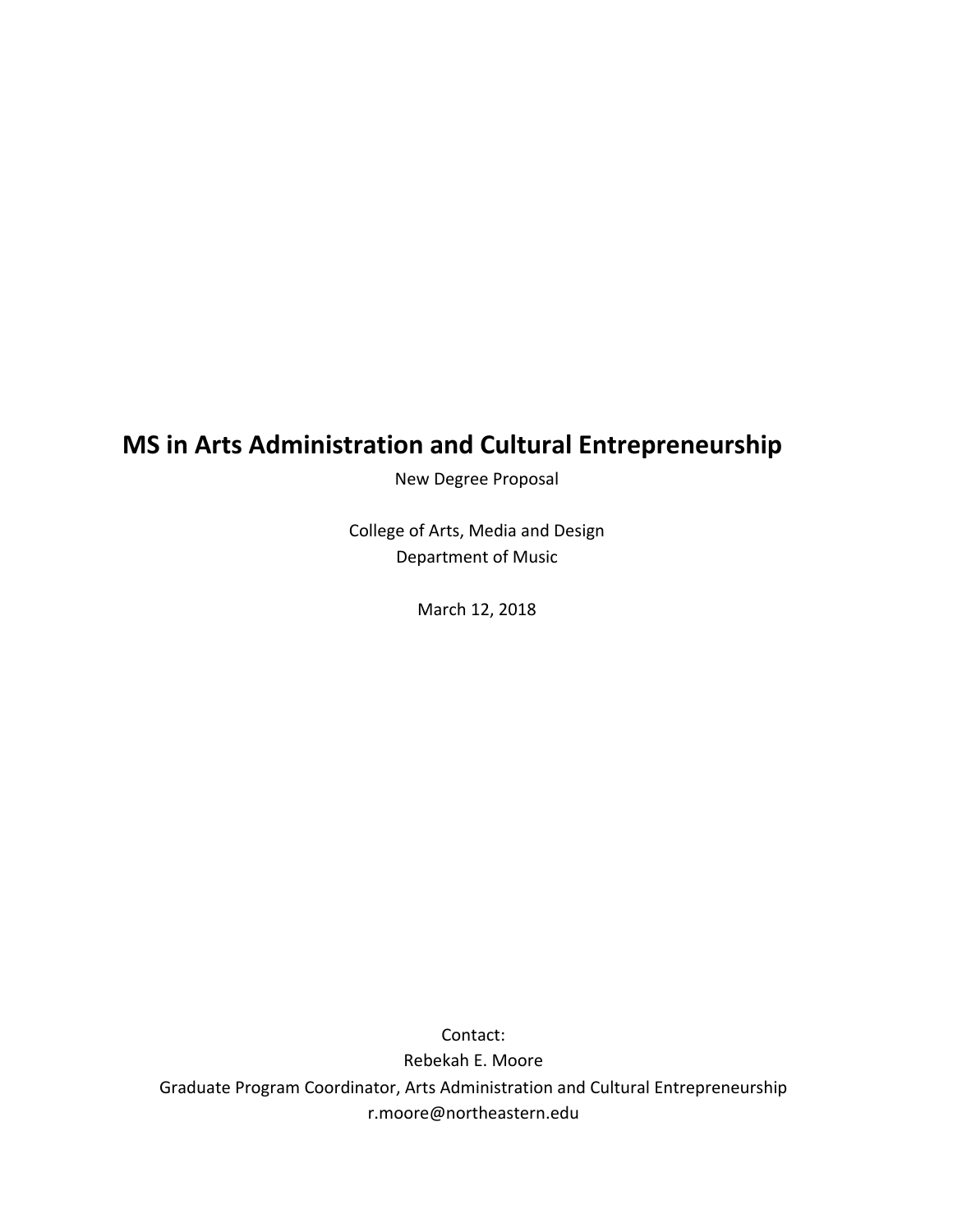# **MS in Arts Administration and Cultural Entrepreneurship**

#### **Program Rationale**

The American arts and cultural industries are key drivers of our nation's economy: A study conducted by the Arts and Cultural Production Satellite Account (ACPSA), $<sup>1</sup>$  a collaboration of the</sup> National Endowment for the Arts and the U.S. Department of Commerce's Bureau of Economic Analysis (BEA), revealed that the arts and cultural sectors contributed \$729.6 billion or 4.2 percent to the U.S. economy in 2014. Between 1998 and 2014, the contribution of arts and culture to the nation's gross domestic product grew by 35.1 percent.<sup>2</sup>

While the economic impact of the arts and cultural industries can be measured, their social impacts are often underestimated: Music, dance, visual art, and theatre are as critical to how we perceive, interpret, and critique the world and people around us as our language. The arts articulate our beliefs, politics, familial and community ties, and history. As Hilary Glow, Director of the Arts and Entertainment Management Program at Deakin University writes, "the arts manager is not simply concerned with the technical function of management, but playing an intellectual role in critically reflecting on the construction of knowledge in the cultural domain." 3

In today's digitally driven, highly competitive, and increasingly global economy, traditional institutions for visual and performing arts face critical sustainability challenges. Leaders in the arts must adopt the creative thinking and problem-solving skills of an entrepreneur, in order to envision new models for creative practice, audience engagement, and funding.

Arts administrators are the bridge between creative practitioners and audiences, and between arts institutions and supportive stakeholders. Graduate programs in arts administration must prepare arts leaders to both convey the human necessity of creative expression and apply creative thinking to manage resources, inspire audience engagement, and sustain financial support. The arts, and audience opportunities to experience them, are more dynamic and diverse than ever before, flourishing in major arts institutions as well as non-hierarchical organizations, from artist-run spaces and community organizations to annual festivals and pop-

 $1$  The ACPSA is the first federal effort to provide in-depth analysis of the arts and cultural sector's contributions to the U.S. economy.

 $^2$  National Endowment for the Arts, April 19, 2017 (https://www.arts.gov/news/2017/latest-economic-data-tracksarts-and-cultural-jobs-state).<br><sup>3</sup> Glow, Hilary. "Taking a Critical Approach to Arts Management." *Asia Pacific Journal of Arts and Cultural* 

*Management* 7(2): 585-594.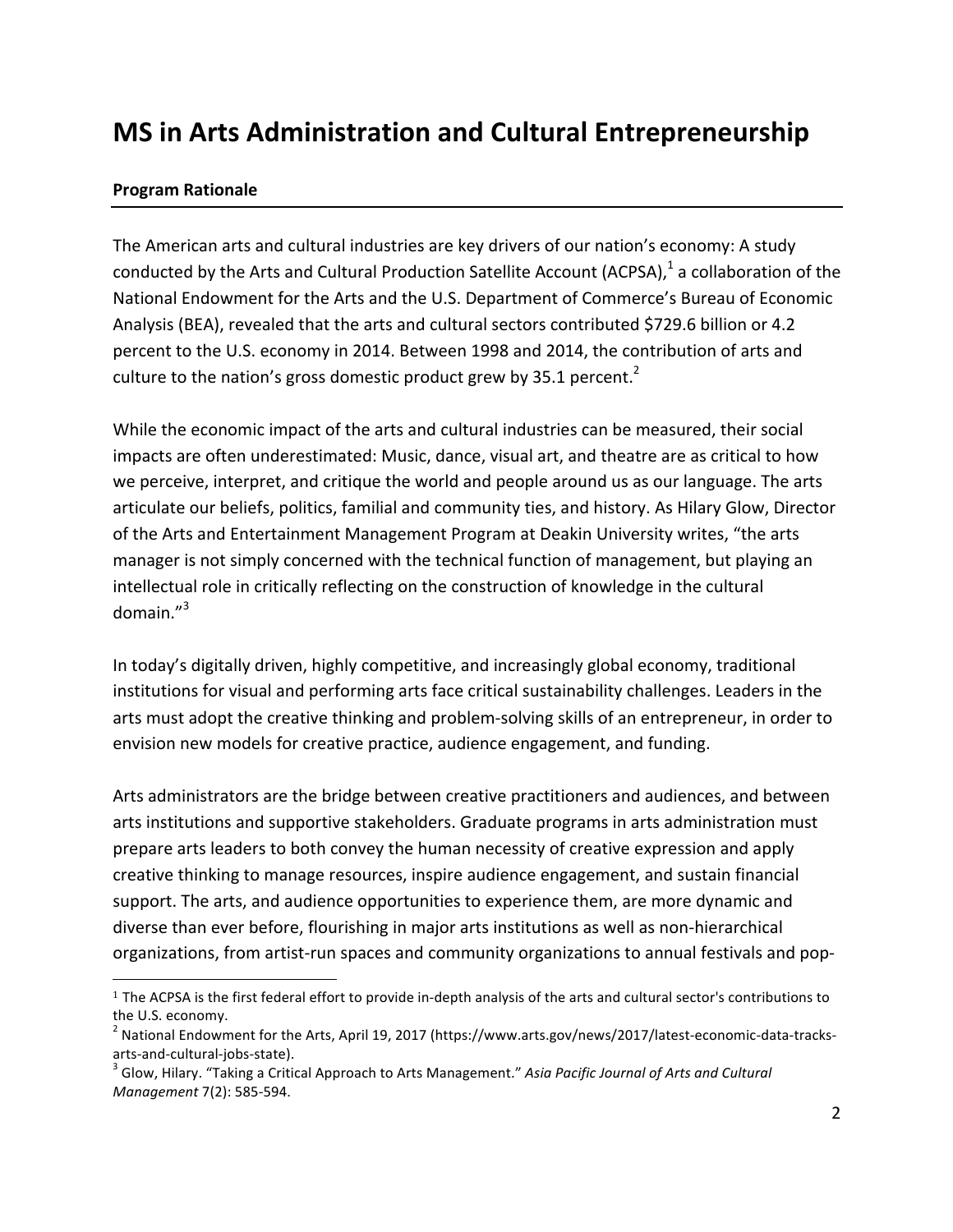up exhibitions. It is time for a transformation in leadership training that matches the ingenuity of today's most exciting experiments in music, dance, theatre, and the visual arts. Arts leaders must also be equipped with the administrative, analytical, and technological skill sets necessary to excel within the complex, interdependent arts ecosystem.

#### **Program Description**

The College of Arts, Media and Design proposes an interdisciplinary Master of Science in Arts Administration and Cultural Entrepreneurship (AACE), in order to meet the changing needs of arts leaders, from administrators in arts institutions to creative practitioners and entrepreneurs eager to make their art start-up a reality. The program focuses on leadership innovation in a range of performance, visual arts, and cultural organizations. As an intellectual and practical course of study that merges the expertise of academics, creative professionals, administrators, and entrepreneurs, the program's aim is to support sustainable creative practice.

The MS in Arts Administration and Cultural Entrepreneurship will challenge students to create diverse, viable, and sustainable projects and organizations; use entrepreneurial practices to develop and deploy new arts-focused business and analytical skills; and design innovative strategic planning and engagement strategies. Course and project work will embed experiential opportunities to explore and demonstrate transformational arts management approaches.

The MS in Arts Administration and Cultural Entrepreneurship combines existing graduate certificates with additional experiential electives in arts leadership. It is the first in a series of potential graduate programs offered by CAMD that would offer interdisciplinary master's degrees delivered in online and hybrid formats. This model gives students the flexibility of completing their degree, when and where they are capable, and the freedom to individualize their education and forge personal career pathways.

#### **Program Format**

The proposed MS in Arts Administration and Cultural Entrepreneurship combines individual graduate certificate programs offered fully online, plus two additional experiential electives in arts leadership. Students in the Boston area have the option to complete experiential study coursework with existing institutional partners, as well as to enroll in on-campus courses offered through CAMD's Music Industry Leadership, Art + Design, and Theater programs. These graduate programs have shared interests across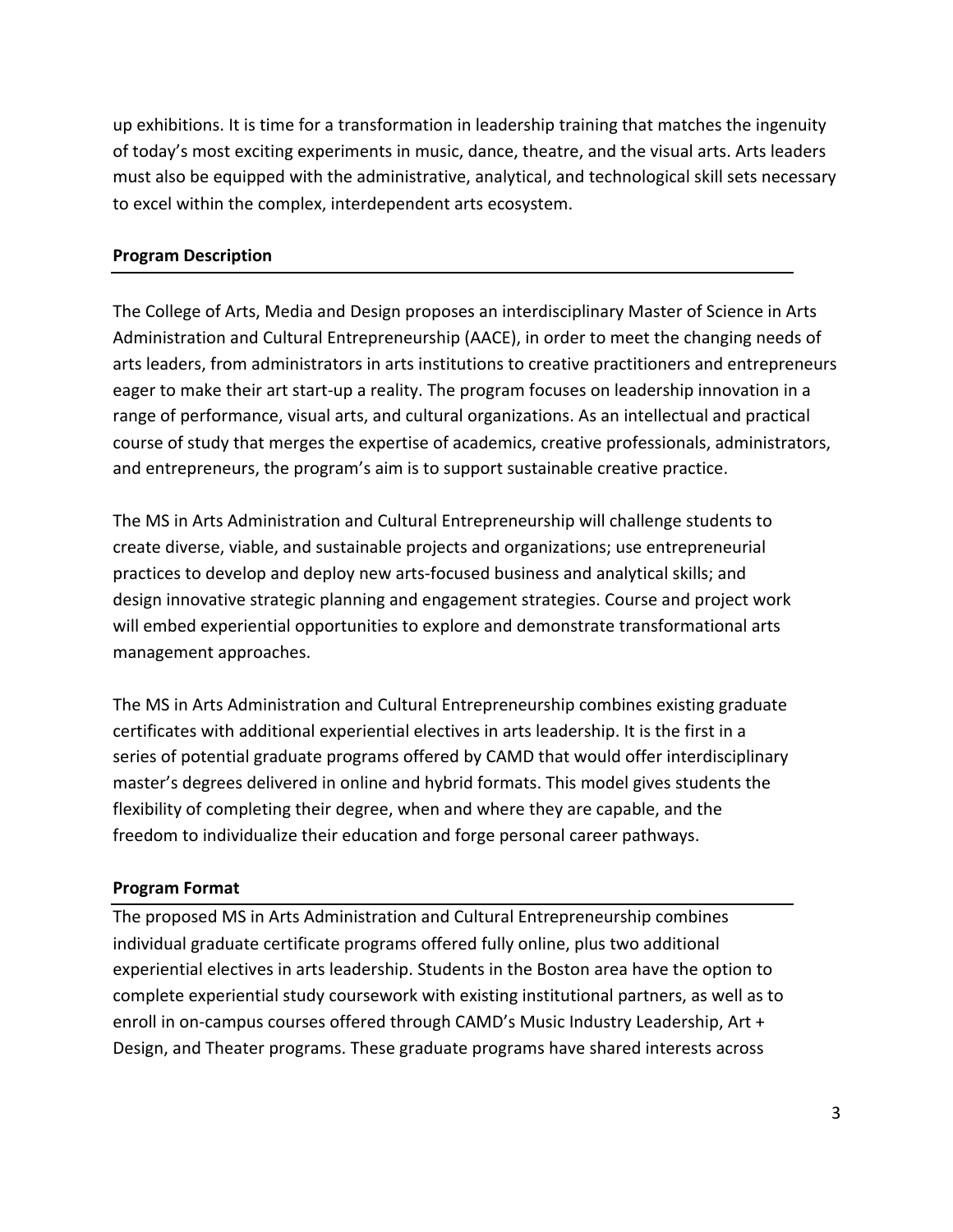the fields of organizational management, intellectual property management, research, and marketing. 

**Degree Level:** Master of Science **Program Length and Delivery Method:** 30 SH, hybrid **Implementation:** September 2018

## **Contribution to College and University Mission**

The MS in Arts Administration and Cultural Entrepreneurship complements Northeastern University's mission to "create and translate knowledge to meet global and societal needs" by forefronting and contributing centrally to the vitality of the arts as a universal human need. It supports the University's commitment to training students in multidisciplinary leadership, decision-making, and entrepreneurial thinking through experiential learning and creative practice. The creative economy is especially critical to urban economic and social resilience. Therefore, the program supports the University's interest in urban engagement, with special emphasis on strategic partnerships in the Boston area. As a hybrid program accessible to arts leaders worldwide, it concurrently supports Northeastern's dedication to innovative global engagement.

CAMD's goal is to establish a lead role—and, thereby, Northeastern University's distinctiveness—in the shift from traditional curriculum design for arts administration, with its emphasis on nonprofit, brick-and-mortar institutions, to entrepreneurial models for creative resilience.

The MS in Arts Administration and Cultural Entrepreneurship additionally creates opportunities for CAMD students and faculty to work cooperatively with private and public sector organizations, in order to build academic partnerships around creative practice and public programming.

## **Links to Other Programs**

Students enrolled in the MS program in Arts Administration and Cultural Entrepreneurship may choose from a range of on-campus Music Industry courses that intersect their work. Students in the Music Industry Leadership program have also enrolled in AACE courses. These graduate programs have shared interests across the fields of performing arts; innovation; and community, culture, and commerce studies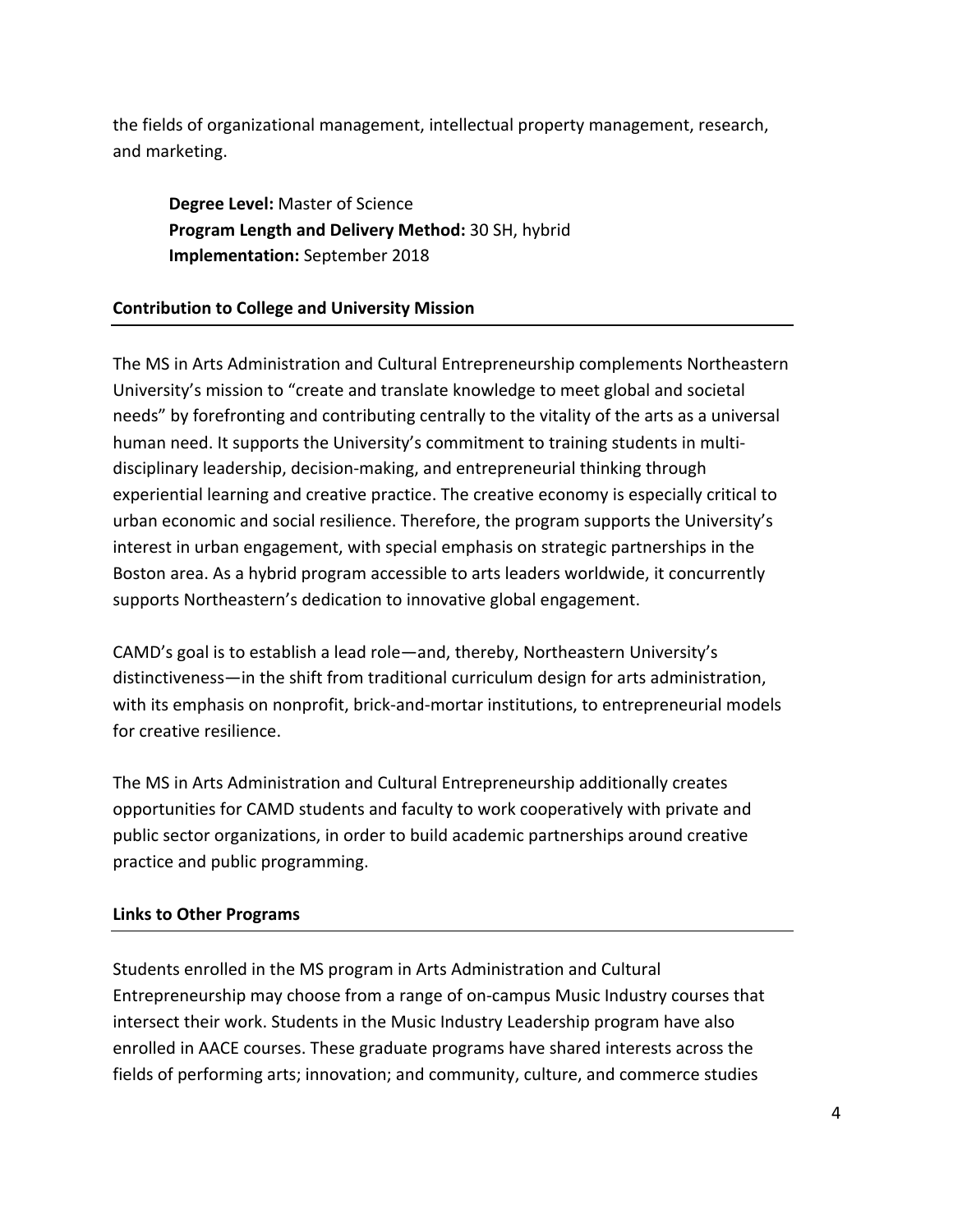and, accordingly, have potential affinities with research and graduate education in DMSB and CSSH. A DMSB Entrepreneurship course in business planning, previously approved for the Cultural Entrepreneurship certificate is an additional elective option. Graduate credits offered by this degree do not count toward MBA programs at Northeastern University, however.

The AACE curriculum would also be enriched by electives within the Art+ Design and Theater Departments, including courses on experience design and performance studies. Finally, the program may be combined with future CAMD certificates in Music, Theatre, and the Interdisciplinary Arts, in support of future interdisciplinary graduate programs in Entrepreneurship for the Arts and Critical Creative Practice, both are currently under development. 

The proposed MS in Arts Administration and Cultural Entrepreneurship broadens the Music Department's graduate offerings and acknowledges the core managerial and entrepreneurial competencies required of leadership positions in the performing and visual arts. An MS in Arts Administration and Cultural Entrepreneurship would allow a continuation for undergraduates in CAMD programs and present a more thorough graduate offering in arts leadership for continuing-education professionals, in Boston and around the globe.

## **Program Clientele Analysis and Evidence of Demand**

The creative industries are composed of "arts-centric businesses that range from nonprofit museums, symphonies, and theaters to for-profit film, architecture, and advertising companies."<sup>4</sup> What these industries have in common is their application of creativity, cultural knowledge, and business savvy to produce intellectual property—products, programs, and services—with deep cultural meaning and significant social impact. The arts and cultural sectors are a profound and essential part of any community.

The creative industries are also economic drivers for both urban and rural economic renewal. In Europe, cultural and arts sectors are a significant driver of growth and employment, accounting for 3.3% of the GDP and employing 6.7 million people.<sup>5</sup> The United Nations Conference on

 $4$  Americans for the Arts, "Creative Industries" (https://www.americansforthearts.org/by-program/reports-anddata/research-studies-publications/creative-industries). 

<sup>&</sup>lt;sup>5</sup> European Parliamentary Research Service, "European Cultural & Creative Sectors as Sources for Economic Growth & Jobs," April 17, 2013.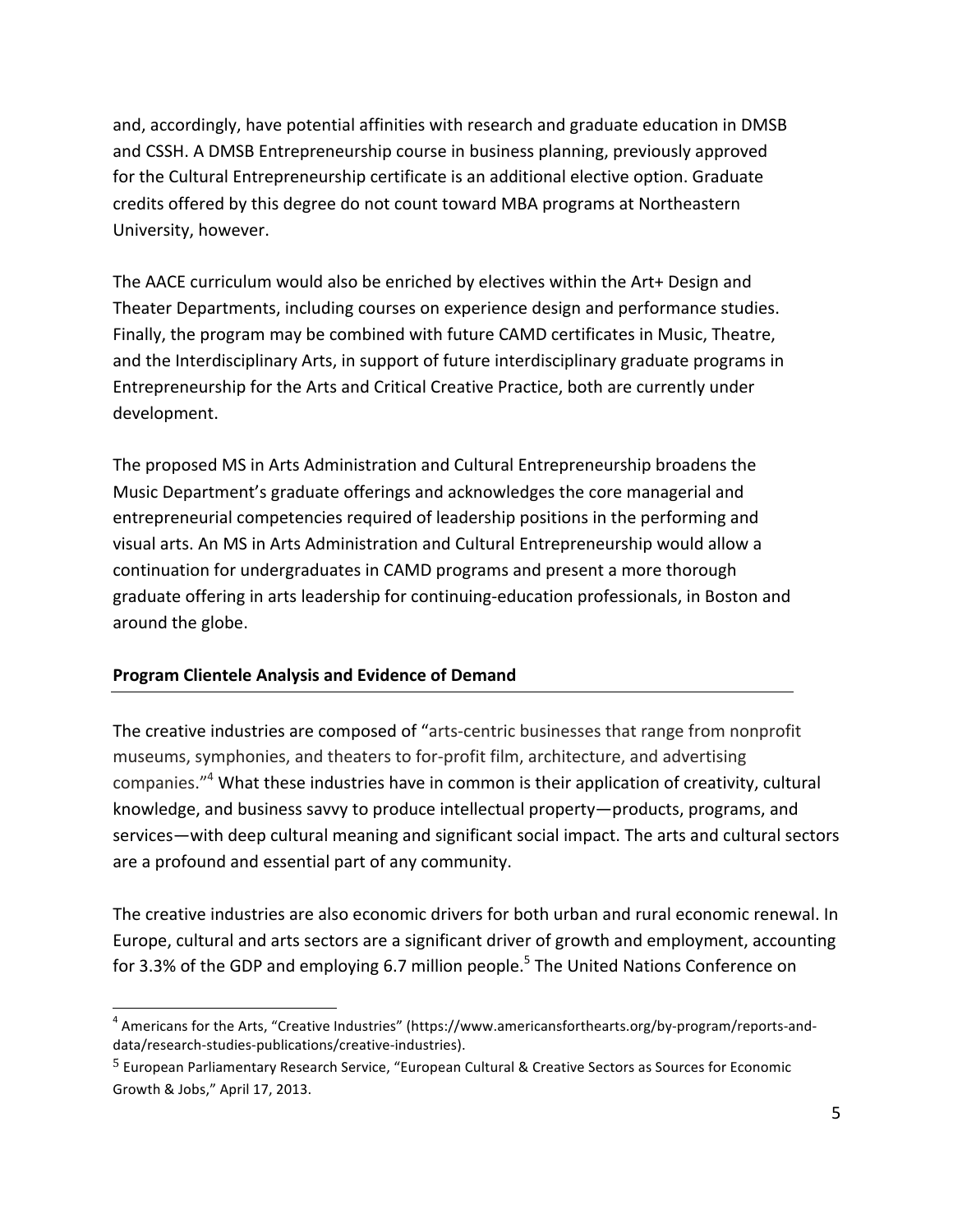Trade and Development's "Creative Economy Report," encompassing more than 130 countries, found that the creative industries are among "the most dynamic emerging sectors in world trade."<sup>6</sup> Across the United States, over 673,000 organizations dedicated to arts and culture employ nearly 3.5 million people. According to Americans for the Arts, "Arts businesses and the creative people they employ stimulate innovation, strengthen America's competitiveness in the global marketplace, and play an important role in building and sustaining economic vibrancy."<sup>7</sup> Nearly 1.6 million Americans work within a broad range of disciplines in the visual and performing arts alone.<sup>8</sup>

In Fall 2014, the Northeastern University Global Network team conducted a detailed survey of potential applicants, industry partners and employers. Arts and cultural administration was identified as an area with strong potential for graduate program development, including both professional master's degrees and graduate certificates. The market research confirmed demand for arts administration-related programming, with a focus on "business, marketing, information management and technology content areas," as well as education and community outreach, cultural programming and entrepreneurship, grant writing and fundraising, and audience development. The study showed that "employers were enthusiastic about Northeastern's commitment to the Arts and this effort to develop graduate programs that would meet the changing demands of the marketplace."<sup>9</sup> A major conclusion of the study is that there is a need for "transformational leadership" that can address the financial and artistic needs of diverse institutions within a global and increasingly technology-based sector.

All students currently enrolled in the Arts Administration and Cultural Entrepreneurship certificate programs have indicated that they would likely continue their education at Northeastern, if the MS degree is approved. Prospective students have also indicated that they are more likely to apply for an MS degree-granting program than for a certificate program, citing the more prestigious credentials and access to financial aid as primary motivating factors.

The MS targets two major markets: The first includes professionals and recent undergraduates from diverse performing and visual arts disciplines who are seeking to expand their leadership acumen and develop in-depth communication and managerial skills to create, elevate, or transform their own organization. This includes B2B groups and "intra-preneurs," or working

 $6$  December 2010 UNCTAD Creativity Economy Report.

 $7$  "Creative Industries" (https://www.americansforthearts.org/by-program/reports-and-data/research-studiespublications/creative-industries).<br><sup>8</sup> Cohen, Randy, "The Health and Vitality of the Arts," Americans for the Arts artsblog.com, September 20, 2013.<br><sup>9</sup> Arts Administration Demand Assessment and Program Design Research, No

January 16, 2015.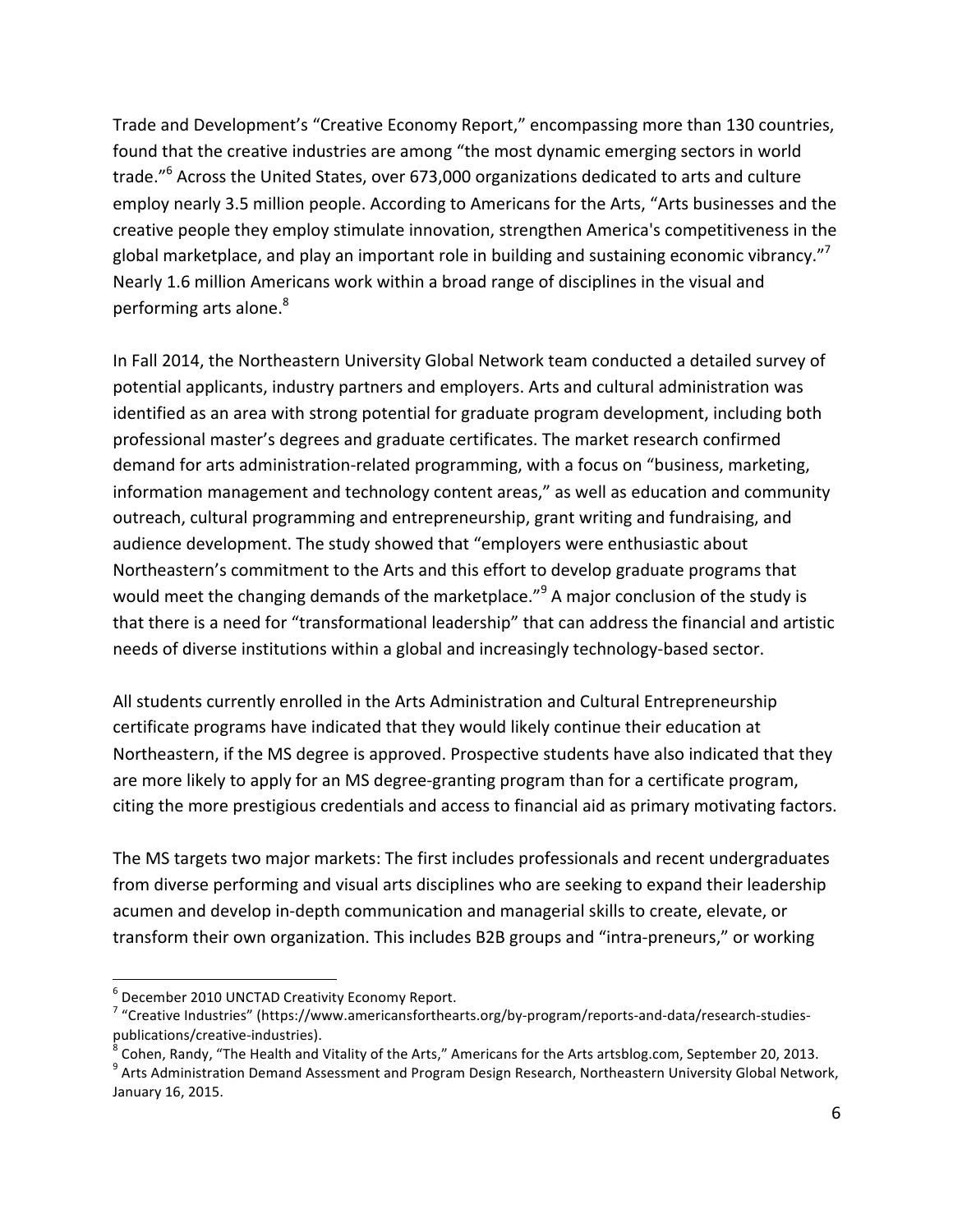professionals seeking to innovate within their own organization by creating new products, services, administrative models, or configurations inside an existing organization, community, or industrial sector.

The second major market includes "artist-producers," or musicians, visual artists, filmmakers, choreographers, actors, composers, play writers, directors, designers and other creative practitioners. These highly skilled artists must be adept at producing and marketing their own work, creating their own small companies, collaborating with artists from other media, and attracting diverse stakeholders in their career or start-up enterprise. This target presents a unique and global opportunity: There are currently no arts administration programs specifically addressing this demographic.

Located within a research university with a strong experiential learning environment, this interdisciplinary program has an inherent competitive advantage over traditional arts administration programs. Aspects that set it apart from other graduate programs include:

- A curriculum that addresses current challenges facing arts and cultural organizations, artists and cultural administrators, delivered through hybrid online/on-campus coursework or as a fully online program;
- An approach that expands the natural capacity for leadership among creative practitioners by empowering leaders to express their ideas effectively and prioritize alignment, cooperation, and partnership;
- The development of a broad range of managerial and entrepreneurial skills applicable to a variety of positions within arts and cultural organizations.
- An approach that harnesses technology in the pursuit of artistic and cultural expression: This program incorporates digital management, marketing, and programming practices, including art-specific approaches to social media marketing, data analytics, mobile application development, and context-rich systems;
- An experiential program, providing students with decision-making experiences that emulate and connect with the real world;
- Preparation "to balance aesthetic understanding with specialized skills in generating income, managing boards, stimulating public access, and sustaining the mission and vision of organizations whose primary purpose is the delivery, presentation, and preservation of arts and culture,"  $^{10}$  within an increasingly competitive economic and cultural environment.

 $\overline{a}$ 

 $10$  Standards for Graduate Program Curricula by the Association of Arts Administration Educators, Spring 2012.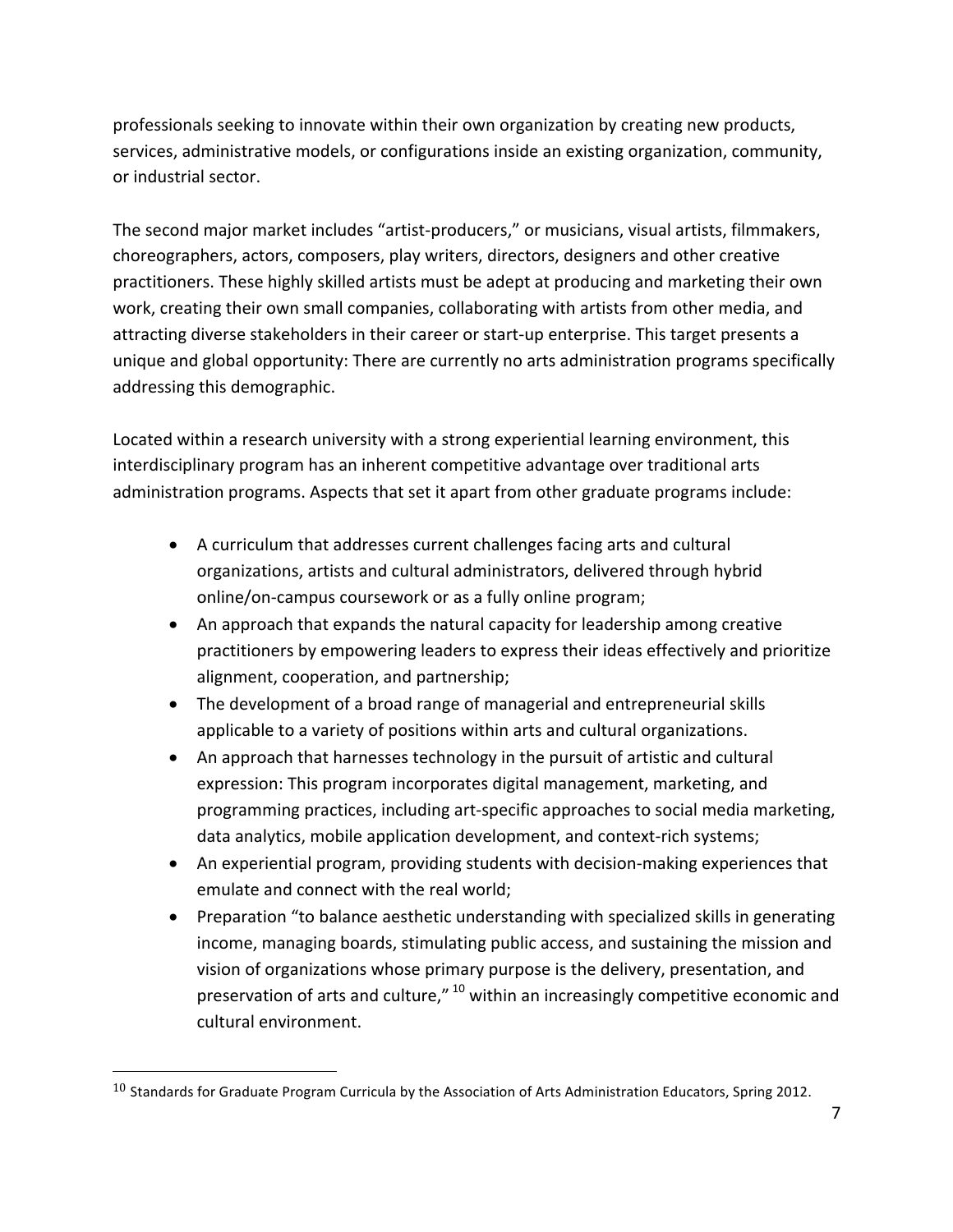• The support of Boston-area arts-related institutions: According to a study conducted in Fall 2014 by the Northeastern University Global Network (NUGN) team, "Arts industry employers are eager to partner and collaborate closely" with Northeastern and the College of Arts, Media and Design on the creation and delivery of arts management graduate offerings. Partnerships with institutions such as the Museum of Fine Arts and the New England Conservatory constitute a major asset to this program. Our ongoing collaborations with other Boston institutions offer additional development resources and supplemental offerings of great value to the faculty and students in this program.

#### **Competing Degree Programs**

The Association for Arts Administration Educators reports a total of 85 institutions worldwide that currently offer arts administration certificate or master's degrees. $^{11}$  Columbia College-Chicago, Carnegie Mellon University, and the California College of the Arts are the leading institutions by conferrals. Northeastern's local competitors include Boston University, Emerson College, and Western New England University. As of 2012, only two of the top ten providers, Drexel University and Savannah College of Art and Design, offered an online delivery format. Conferrals at these two schools grew by 128% from 2010 to 2012, much faster than the 20% growth across the remaining eight top providers, which have on-ground programs. This signals increasing student demand for flexible formats in this field. Northeastern has a strong opportunity to differentiate from these existing programs by promoting its strong brand name and close proximity to the arts and cultural amenities that Boston offers.

#### **Regional Alignment**

The top locations for job postings requesting graduate-level credentials in arts and culture industries are New York City and Los Angeles.<sup>12</sup> Nearly 460,000 New Yorkers and nearly 675,000 Californians work in the arts and cultural industries.<sup>13</sup> Boston ranks Number 10 nationwide, with a total of 287 arts administration job postings alone. Statewide, Massachusetts employs nearly 130,000 arts-related workers. The City of Toronto offers additional employment in the region, with nearly 130,000 workers in the cultural labor force.<sup>14</sup> Boston's vibrant creative

<sup>&</sup>lt;sup>11</sup> See Appendix.<br><sup>12</sup> Arts Administration Demand Assessment and Program Design Research, Northeastern University Global Network, January 16, 2015.<br> $13$  National Endowment for the Arts, "Arts-related Employment 2014"

<sup>(</sup>https://www.arts.gov/sites/all/modules/custom/nea\_infographics/adp-13/).<br><sup>14</sup> Artscape, *Canadian Arts, Culture and Creative Sector: Compendium of Key Statistics, 2015* (http://www.artscapediy.org/getattachment/Creative-Placemaking/Defining-the-Creative-and-Cultural-Sector/Canadian-Arts,-Culture-and-Creative-Sector-Statist/2016-02-24 Compendium Vol II.pdf.aspx).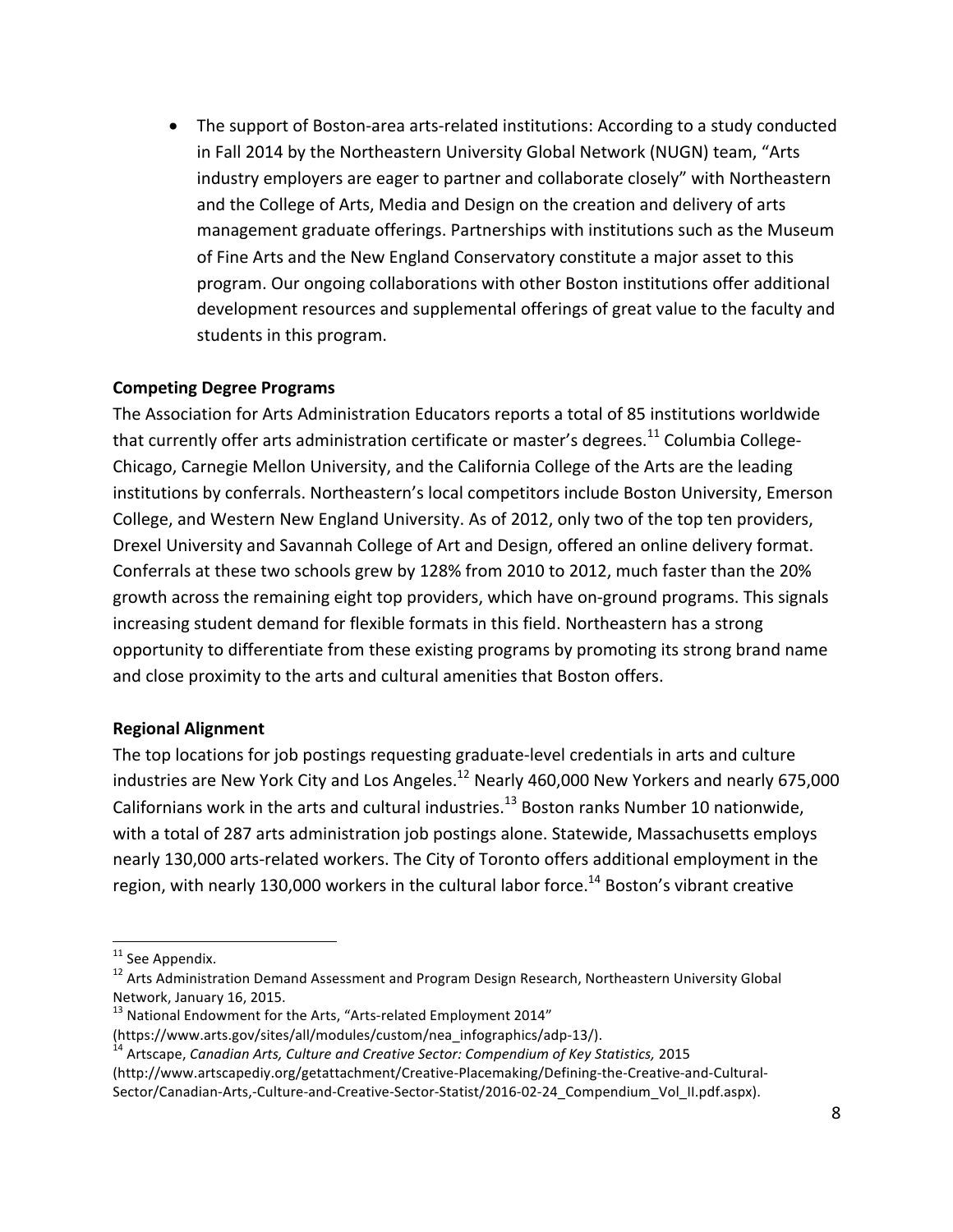industries and proximity to major labor markets for creative industries, including New York and Toronto, present an exciting market opportunity for CAMD's proposed degree.

## **Educational Objectives**

Students will gain the relevant skills needed to assume professional leadership roles in the evolving, interdisciplinary field of arts and cultural administration. Upon earning the MS degree, students will possess the knowledge to:

- 1. Create and successfully lead new and/or existing arts and cultural organizations;
- 2. Assess the potential impact and social dimension of arts-sector markets, competition, and opportunities;
- 3. Acquire the skills needed to lead teams and make effective decisions while preserving artistic and creative independence;
- 4. Apply strategic vision and global perspective to arts and cultural practices;
- 5. Foster entrepreneurship and innovation within arts and cultural organizations.

## **Admission Criteria**

Requirements for admission include:

- 1. A completed application form with application fee
- 2. 2 letters of recommendation
- 3. Official transcripts from all undergraduate and graduate institutions previously attended
- 4. International applicants must provide proof of English proficiency (minimum TOEFL score of 100 on the internet-based exam (IBT), or 250 on the computer-based exam).

Applicants with an undergraduate GPA of 3.0 or better will be favored for admission to the MS program.

## **Curriculum and Degree Requirements**

The MS in Arts Administration and Cultural Entrepreneurship comprises 30 semester hours. The program will be offered in an online or hybrid delivery method. Core courses include embedded experiential elements. Course components engage with interdisciplinary aspects of arts and cultural fields, and projects and research undertaken will also have an interdisciplinary focus. Students will be expected to work both individually and collaboratively.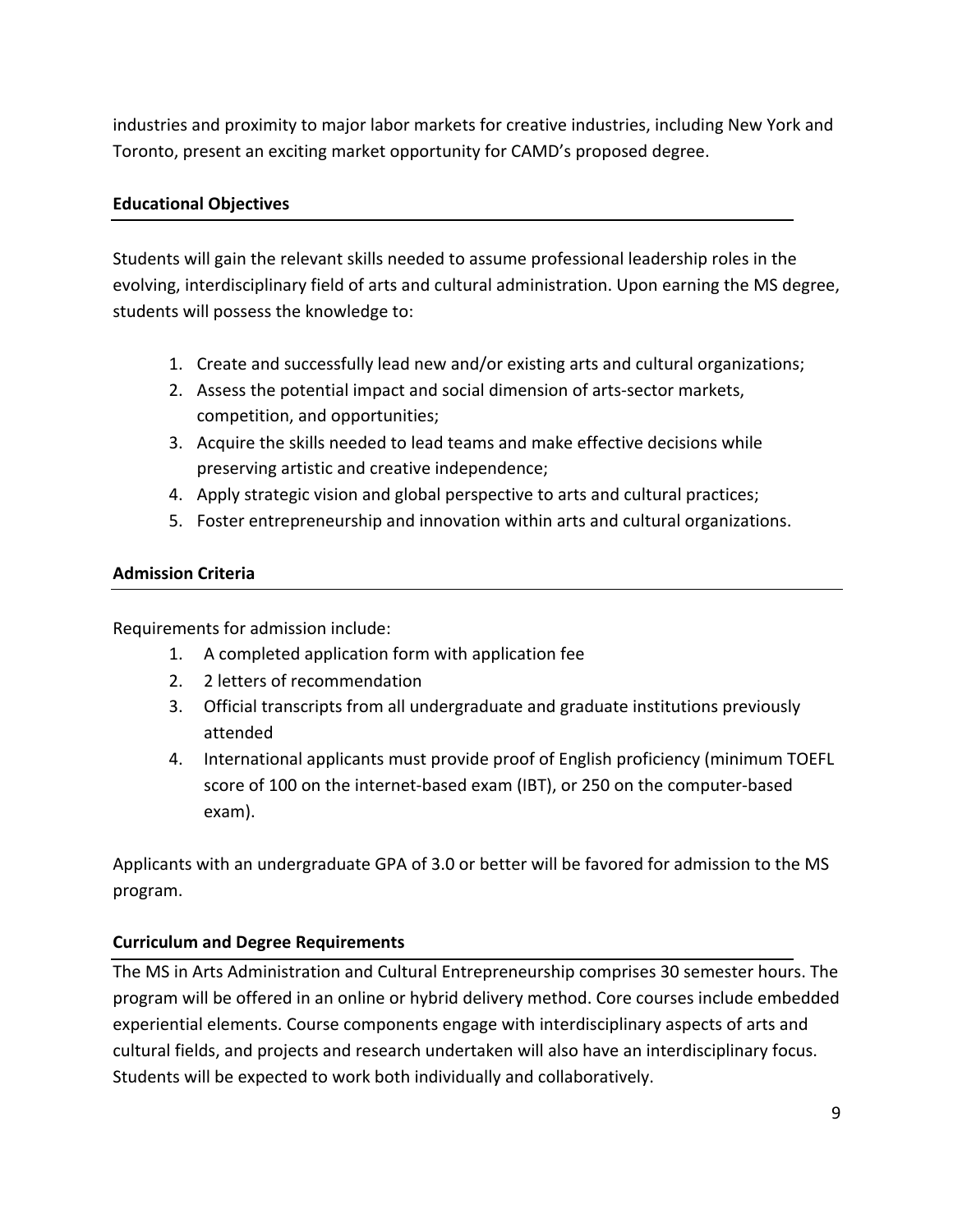MS in Arts Administration and Cultural Entrepreneurship Degree Requirements: 10 courses

| <b>Arts Administration Foundation</b>                                                                                        |        |
|------------------------------------------------------------------------------------------------------------------------------|--------|
| AACE 6000 Organizational Leadership in the Arts                                                                              | 3<br>3 |
| AACE 6010 Strategic Planning for the Arts                                                                                    | 3      |
| AACE 6020 Experiential Study in Arts Administration<br>Arts Administration Directed Elective (complete one of the following) | 3      |
| AACE 6110 Information Technology for Arts and Cultural Organizations                                                         |        |
| elective option #2 (tbd)                                                                                                     |        |
| elective option #3 (tbd)                                                                                                     |        |
| <b>Cultural Entrepreneurship</b>                                                                                             |        |
| AACE 6200 Programming and Community Engagement for Cultural                                                                  | 3      |
| Entrepreneurs                                                                                                                |        |
| AACE 6210 Building Value through Cultural Enterprise                                                                         | 3      |
| AACE 6220 Experiential Study in Cultural Entrepreneurship                                                                    | 3      |
| Cultural Entrepreneurship Directed Elective (complete one of the following)                                                  | 3      |
| ENTR 6212 Business Planning for New Ventures                                                                                 |        |
| <b>ENTR 6210 Managing Operations in Early Stage Ventures</b>                                                                 |        |
| <b>ENTR 6214 Social Enterprise</b>                                                                                           |        |
| ENTR 6216 Global Social Entrepreneurship and Innovation                                                                      |        |
| ENTR 6218 Business Model Design and Innovation                                                                               |        |
| TECE 6222 Emerging and Disruptive Technologies                                                                               |        |
| TECE 6250 Lean Design and Development                                                                                        |        |
| <b>Experiential Electives in Arts Leadership</b>                                                                             | 6      |
| (complete two of the following, not already taken above)                                                                     |        |
| AACE 6100 Marketing and Promotion for the Arts                                                                               |        |
| AACE 6110 Information Technology for Arts and Cultural Organizations                                                         |        |
| AACE 6120 Sustainable Funding for the Arts                                                                                   |        |
| AACE 6xxx Advocacy For and Through the Arts                                                                                  |        |
| AACE 6xxx Innovative Approaches to Audience Engagement                                                                       |        |
| ARTG 6310 Design for Behavior and Experience                                                                                 |        |
| MUSI 5540 Special Topics in Music Industry                                                                                   |        |
| (E.g., Ethnography for the Creative Industries)                                                                              |        |
| MUSI 6000 Management of Music Organizations                                                                                  |        |
| MUSI 6300 Intellectual Property for Music Management                                                                         |        |
| MUSI 6400 Marketing Strategies in the Music Industry                                                                         |        |
| THTR 5100 Performance Studies                                                                                                |        |
| <b>Total</b>                                                                                                                 | 30     |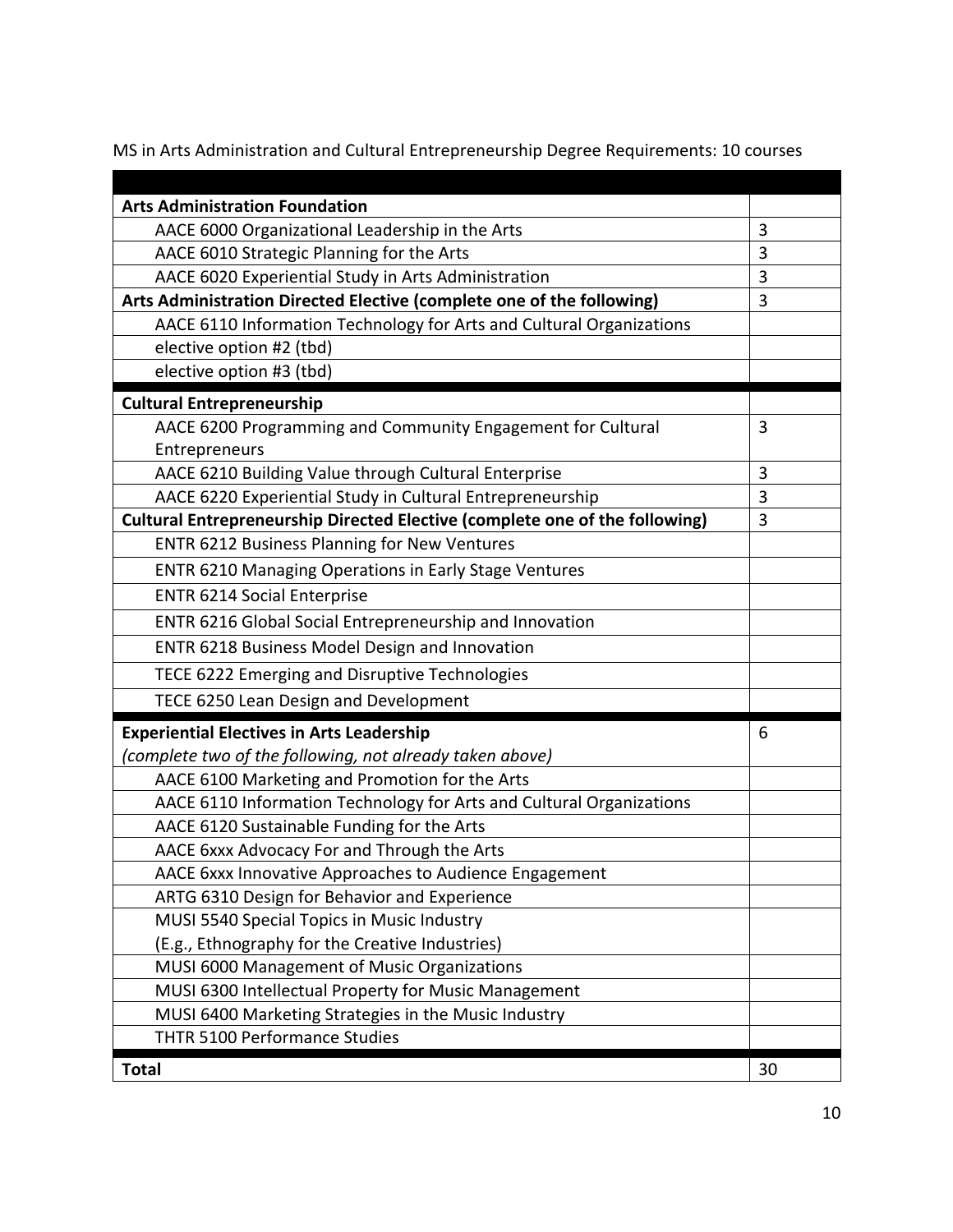Sample Plan of Study

| AACE 6000 Organizational Leadership in the   | AACE 6020 Experiential Study in Arts         |
|----------------------------------------------|----------------------------------------------|
| Arts                                         | Administration                               |
| AACE 6010 Strategic Planning for the Arts    | <b>Arts Administration Directed Elective</b> |
| AACE 6200 Programming and Community          | AACE 6220 Experiential Study in              |
| <b>Engagement for Cultural Entrepreneurs</b> | <b>Cultural Entrepreneurship</b>             |
| AACE 6210 Building Value through Cultural    | <b>Cultural Entrepreneurship Directed</b>    |
| Enterprise                                   | Elective                                     |
| <b>Experiential Elective #1</b>              | <b>Experiential Elective #2</b>              |

#### **Existing Course Descriptions:**

## **AACE 6000 Organizational Leadership in the Arts**

*(existing course, proposed modification of focus. Previous title: Arts and Culture Organizational Leadership)*

Offers an overview and introduction to leadership knowledge areas, tools, and skills required for leadership positions in the arts. Key topics include issues and challenges in the management of arts organizations and creative resources; leadership characteristics and techniques; board formation and management; HR recruitment and retention; funding sources; audience outreach; and operational practices. The course also introduces the core management competencies required for mission-driven organizations.

## **AACE 6010 Strategic Planning for the Arts**

## *(existing course, proposed modification of focus. Previous title: Planning for Arts and Cultural Organizations)*

Offers an introduction to knowledge areas and primary skill sets for planning, launching, and sustaining arts and cultural organizations. Key topics include market research and community engagement in the arts and culture sector; building and communicating a vision, mission, and values; applying and managing traditional funding and identifying new funding opportunities, including stewardship and resource monetization; developing flexible and forward-thinking plans for programming and audience engagement; and overcoming planning challenges unique to the arts. Case studies will introduce non-profit, for-profit, and hybrid institutions to stimulate creative and innovative thinking about organizational management, programming, and funding models for the arts.

## **AACE 6020 Experiential Study in Arts Administration**

*(existing course, proposed modification to include a hybrid, service-learning option)*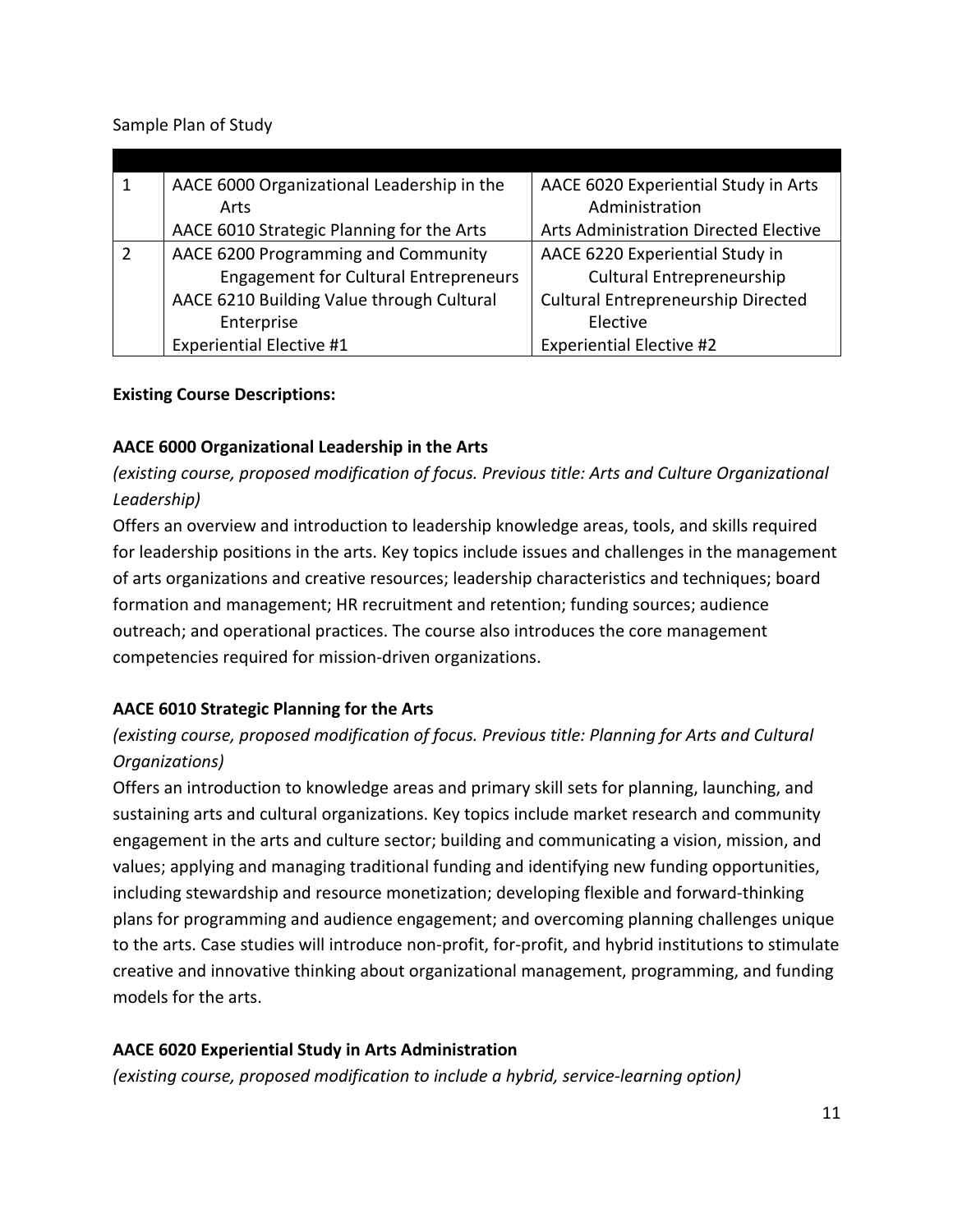Offers students an opportunity to learn best practices in project management for the arts, including how to assess and scope a project, develop a timeline with clear action items and goals, relay needs and expectations to artists and other stakeholders, and measure and communicate project results. The course will enable students to apply their professional skill sets, build competency around key areas of individual interest, and bridge theory with practice. Students in the Boston area are invited to enroll in the hybrid, Service-Learning version of the course, through which they will work with a partner institution in art, music, dance, or theatre to develop and implement their course project. The course supports the development of professional communication and teamwork, project and audience management, and performance measurement.

#### **AACE 6100 Marketing and Promotion for the Arts**

*(existing course, proposed modification to focus on audience-centered marketing and promotion. Previously titled Arts and Cultural Marketing, Education and Community Outreach)* The viability and resilience of a cultural organization depends upon its relevance and reach. Successful public programs and communications plans that place audience needs and desires first will sustain audience loyalty and support audience-building potential. This course prepares students to think resourcefully and strategically about audience and community engagement as the primary focus of all marketing activities. In additional to core marketing topics like branding and organizational identity, public programming, and social media engagement, the course presents a range of case studies highlighting creative, innovative, and audience-centered marketing. Students will prepare a robust marketing plan for an existing artist, program series, or organization, through which they will undertake market research and segmentation and develop an integrated marketing strategy, campaign timeline, budget, and performance metrics. 

#### **AACE 6110 Harnessing Technology for the Arts**

## *(existing course, proposed modification to course description. Previously titled IT Tools and Techniques for Arts and Cultural Organizations)*

Offers students with little prior experience in information technology with the opportunity to obtain a clear and current understanding of key IT concepts and tools, set within the context of arts management. Students will map technology to strategy in task management, marketing, creative output, public programming, research, and budget tracking. Students will also evaluate IT challenges, apply best-practice frameworks, identify business needs, and compare technical solutions in order to minimize cost and maximize strategic alignment. The course combines readings, casework, video lectures, screen casts, guest videos, and a hands-on approach to researching solutions and achieving goals.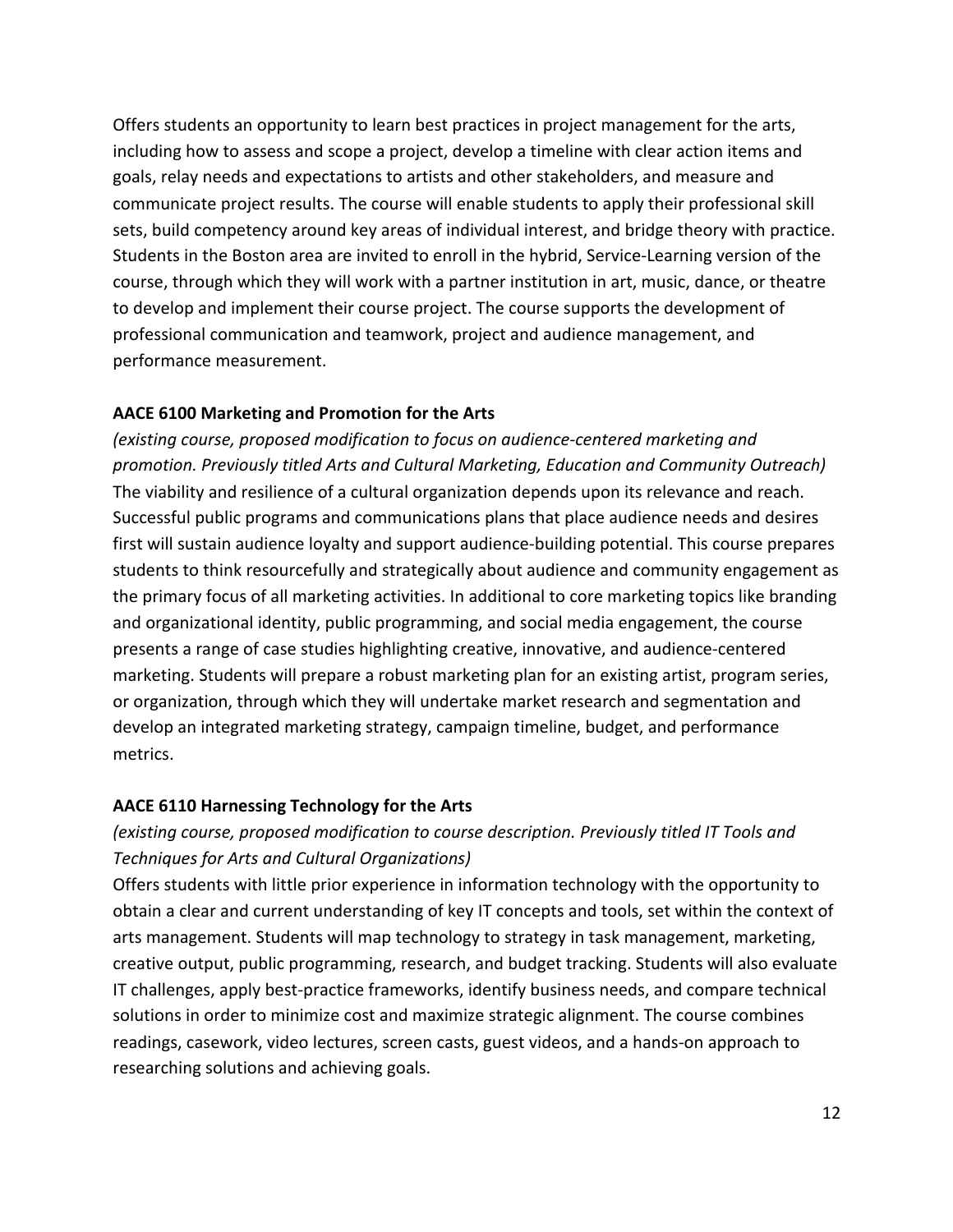#### **AACE 6120 Sustainable Funding for the Arts**

*(existing course, proposed modification to title and description to reflect a range of funding models in the arts. Previously titled Grant Writing and Fostering Investment in Arts and Cultural Ventures)*

Presents a range of funding models and fundraising opportunities available to creative practitioners and modern arts institutions. Students are introduced to the history and current trajectory for city, state, and federal funding for the arts, as well as diverse funding models, from stewardship and crowdfunding to corporate sponsorship. Students gain competencies in grant writing, developing sponsorship packages and pitches, and budget tracking and grant reporting. 

## **AACE 6210 Building Value through Cultural Enterprise**

Explores the types of value that are inherent in most arts organizations, including their educational and community contributions. The course also identifies unexpected values, such as health and wellness. By identifying the numerous and diverse values their work produces, entrepreneurs and artists alike will be prepared to identify and engage their target audiences, collaborators, and stakeholders and communicate their outcomes and impacts to constituents.

## **AACE 6220 Experiential Study in Cultural Entrepreneurship**

*(existing course, proposed modification to include a hybrid, service-learning option)* Offers students an opportunity to learn best practices in project management for the cultural entrepreneur, including how to assess and scope a project, develop a timeline with clear action items and goals, relay needs and expectations to artists and other stakeholders, and measure and communicate project results. The course will enable students to apply their professional skill sets, build competency around key areas of individual interest, and bridge theory with practice. Students in the Boston area are invited to enroll in the hybrid, Service-Learning version of the course, through which they will work with a partner institution in art, music, dance, or theatre to develop and implement their course project. The course supports the development of professional communication and teamwork, project and audience management, and performance measurement.

## **On-campus CAMD Courses**

## **MUSI 5540 Ethnography for the Creative Industries**

This course considers the various roles that ethnography can play in creative industries, including how ethnographic research might support strategic decision-making and enrich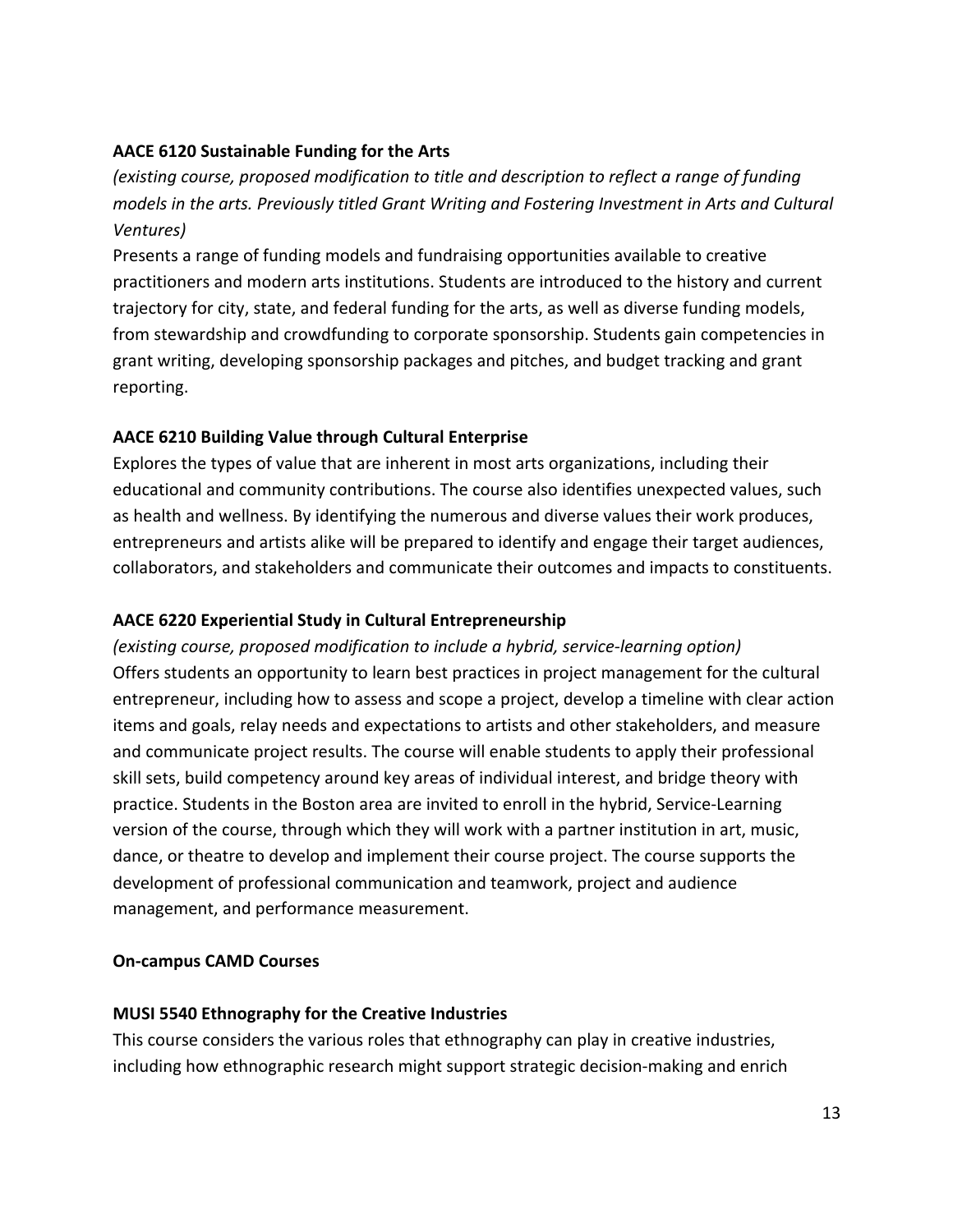creative practice and artmaking. Students work together on a class project with an external client organization (e.g., the Boston Center for the Arts), conduct small individual ethnographic projects, and experiment with different forms of documenting and presenting ethnographic research. 

#### **MUSI 6000 Management of Music Organizations**

Examines approaches used to manage and oversee various music organizations, including managing change, decision making, negotiation and presentation skills, and assessing management style. Successful music industry leaders must be well grounded in traditional management knowledge and practices and prepared to tailor these skills to the unique management needs of the creative industries.

## **MUSI 6300 Intellectual Property in the Creative Industries**

Focuses on the regulatory frameworks and converging media law. Topics include contracts, licensing, standards, and best practices in intellectual property both at a national and international level.

## **MUSI 6400 Marketing Strategies in the Music Industry**

Examines the role of strategic planning in developing effective marketing programs that enhance the overall performance of a music organization. Specific topics include consumer behavior, market segmentation, targeting, customer equity, brand equity, brand positioning, marketing research, product policy, pricing strategy, distribution channels, marketing communications, global branding, new product development, and social marketing.

## **ARTG 6310 Design for Behavior and Experience**

Examines the potential of interfaces as mediators between information and users. Explores iterative prototyping and research methods to analyze patterns of behavior and implications of interface on effective communication. Utilizes observation, empathy, ethnography, and participatory design methods to offer students an opportunity to increase their understanding of audiences' and stakeholders' motivations and expectations.

## **THTR 5100 Performance Studies**

Examines how live performance operates within the contexts of everyday life, interpersonal communication, performance art, and theatrical events. Offers an introductory exploration of the interdisciplinary field of performance studies, investigating performance as a method of creating new knowledge by examining foundational performance theory, using theoretically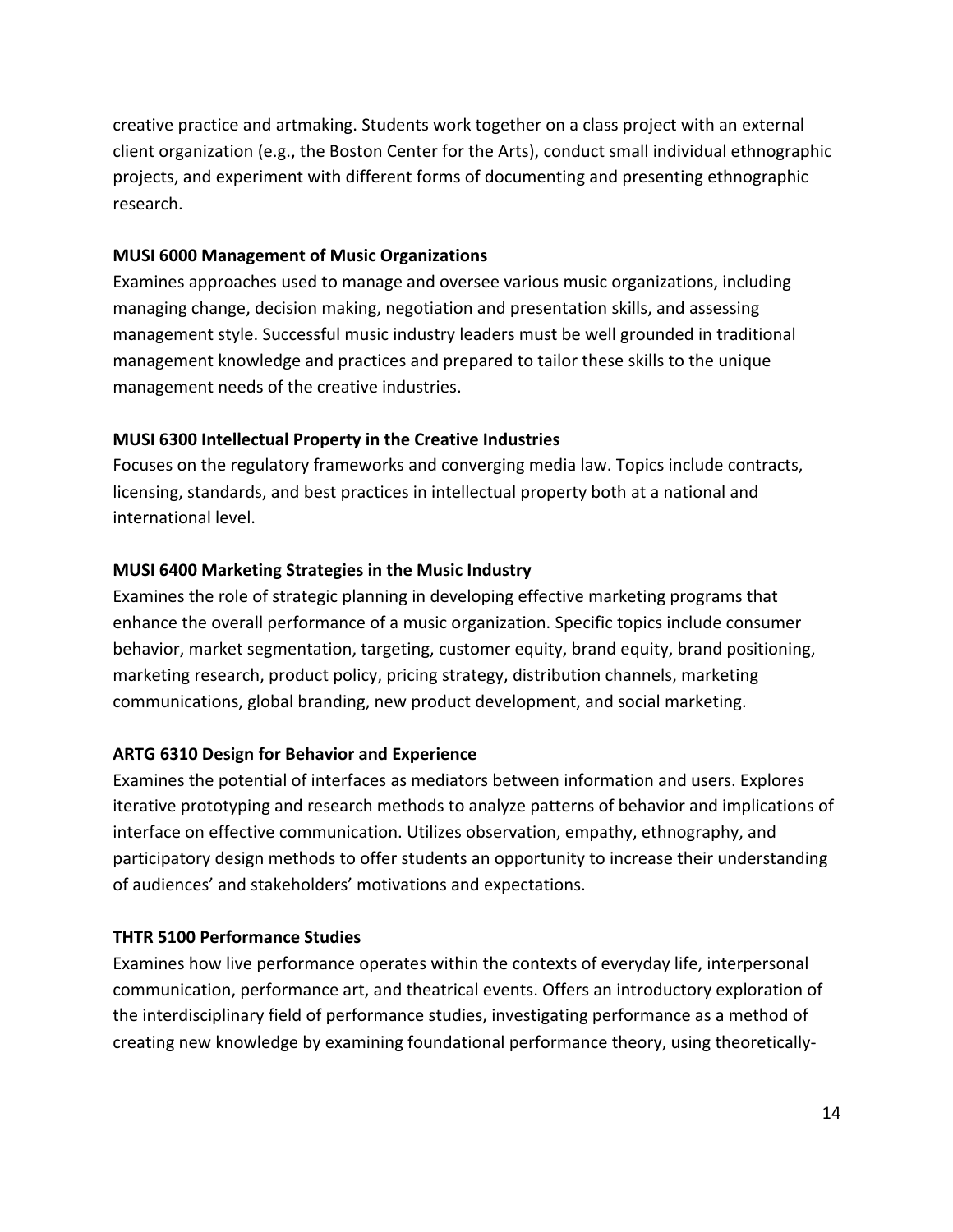grounded methods of creating performance, and developing performances as research. Culminates in the creation of original collaborative performance projects.

#### **New Course Descriptions:**

#### **AACE 6xxx Advocacy for and through the Arts**

In an economic and political climate that often casts music and art as liberal luxuries, the resilience of the creative industries will depend on innovative strategies to fundraising, as well as the capacity to articulate art's important community impacts. This course prepares students to communicate the tangible and intangible value of the arts for diverse stakeholders and advocate for funding, policy, and developmental support, at the municipal, state, and federal levels. The course also challenges students to identify the practical, professional, and humanitarian benefits of public service and to pursue equality and human dignity in their own careers. Students will identify how their professional social responsibility can attract new audiences, collaborators, and investors and foster employee retention.

#### **AACE 6xxx Innovative Approaches to Audience Engagement**

This course presents case studies of organizations that have taken innovative approaches to reaching new audiences. Beyond First Fridays or school visits, they have listened to the needs of community members and delivered the arts, when and where they need them. The course showcases organizations that have provided career-building platforms for local artists, facilitated creative, community-based programming and events, and promoted youthenrichment. From block parties to house concerts and pop-up exhibitions, they have taken innovative approaches to art production and curation to deliver value to a diverse and deserving audience base. The course prepares students to develop creative audience engagement strategies and imagine new spaces for artistic experience.

#### **Program Assessment**

The certificate's curriculum development, delivery, and assessment will be managed by a Graduate Program Coordinator and full-time faculty member in the Music Department. The Graduate Program Coordinator will maintain relationships with arts professionals and program alumni and an active membership in professional Arts Administration associations, in order to inform the program's resilience and receptiveness in the ever-changing arts world.

An external advisory board will be established, composed of Northeastern University faculty in related research areas and professionals with specialization in arts administration or cultural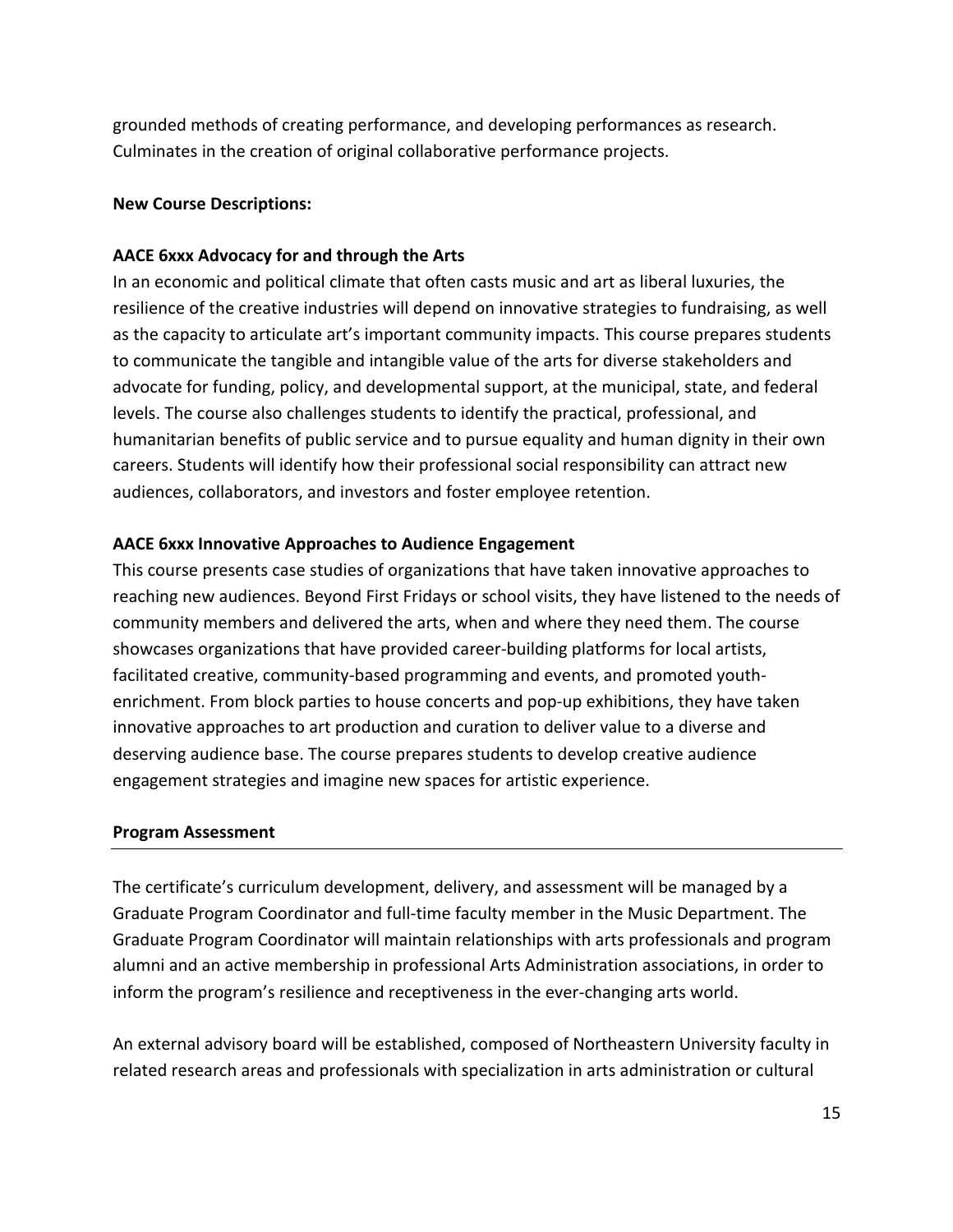entrepreneurship. The group will meet annually and make recommendations on the relevance and quality of the curriculum and student outcomes. End-of-course surveys will supplement TRACE evaluations in all courses to assess student satisfaction and perception of learning. Focus groups will be conducted with students to gather data on their experience with the program. Annual alumni surveys will collect data on employment and perceptions of how well the program prepared students.

Institutional metrics and program records that measure program success include enrollment, completion, and persistence rates; employment post-graduation; and employer surveys.

#### **Resources**

**Space Needs:** No new space or facilities needs are anticipated, other than the use of existing classrooms for on-campus components of the hybrid courses.

**Library Needs**: No major additional demands on library resources are anticipated.

**Course Development and Marketing**: Responsibility for hybrid course development, program marketing, student recruitment, and lead nurturing will be shared with NUGN. Additional faculty members will need to be recruited to oversee several modified courses, as well as new course development and delivery. Candidates in Boston and New York have been identified to support online curriculum development, which will require on-campus course building and video production. New faculty have extensive experience in arts leadership, either as creative practitioners, entrepreneurs, or academics.

Students admitted from outside of the college and university will create new revenue for the College. We will additionally work closely with CAMD development staff and other colleges at Northeastern to bring sponsored projects and industry resources to support a growing network of advisors and guest speakers.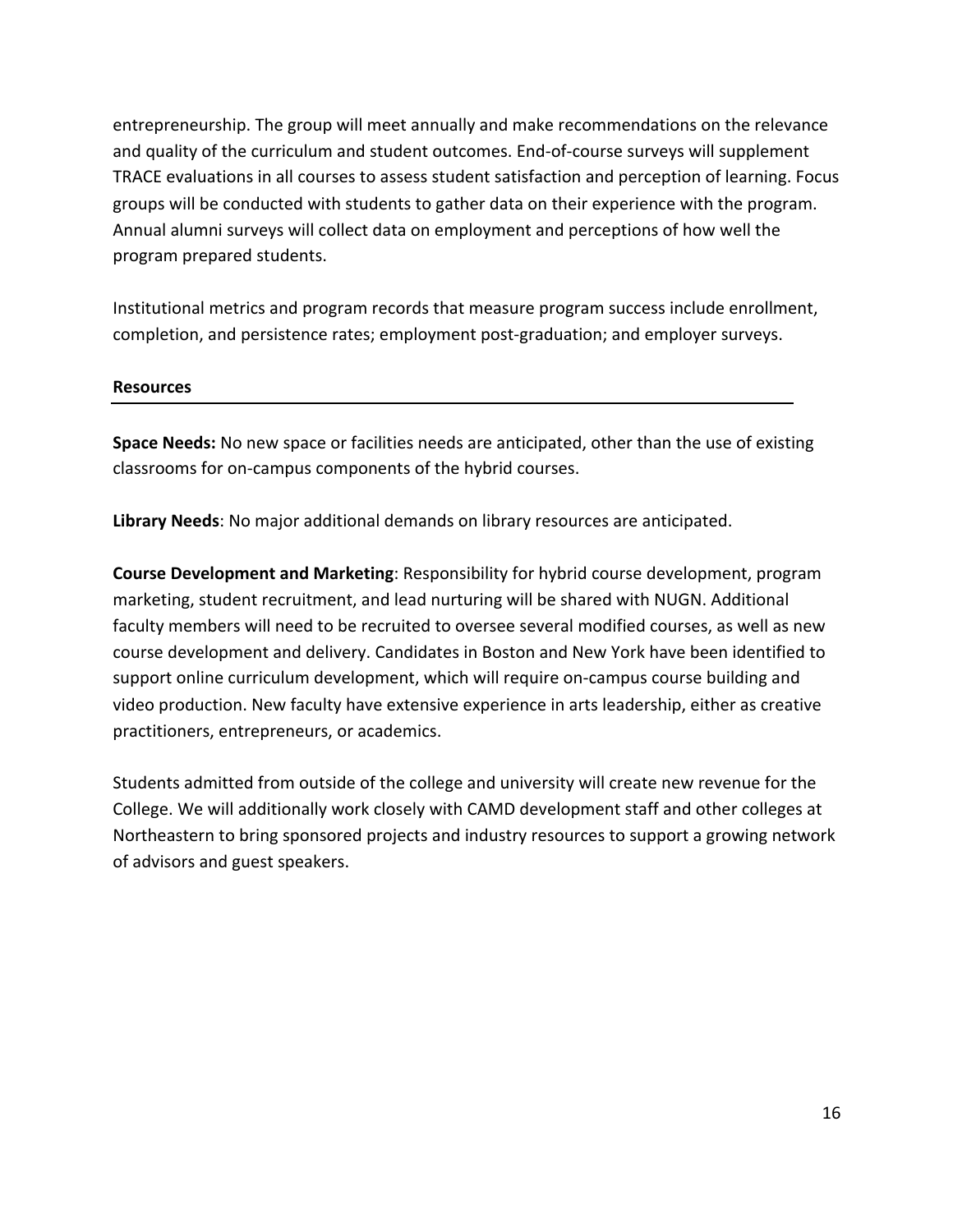# **Appendix**

## **Worldwide Graduate Degree Programs in Arts Administration**

| <b>American University</b><br>Certificate in Arts Management                                        | Washington, DC United<br><b>States</b> | Certificate (Graduate) |
|-----------------------------------------------------------------------------------------------------|----------------------------------------|------------------------|
| <b>American University</b><br>Certificate in Technology in Arts Management                          | Washington, DC United<br><b>States</b> | Certificate (Graduate) |
| <b>American University</b><br><b>Graduate Certificate in International Arts</b><br>Management       | Washington, DC United<br><b>States</b> | Certificate (Graduate) |
| <b>American University</b><br>MA in Arts Management                                                 | Washington, DC United<br><b>States</b> | MA (Graduate)          |
| Arizona State University<br>MFA Theatre (Arts Entrepreneurship and<br>Management)                   | Tempe, AZ<br><b>United States</b>      | MFA (Graduate)         |
| Arizona State University<br>Master of Arts in Creative Enterprise and<br><b>Cultural Leadership</b> | Tempe, AZ<br><b>United States</b>      | Certificate (Graduate) |
| <b>Bath Spa University</b><br>MA in Arts Management                                                 | <b>Bath</b><br>United Kingdom          | MA (Graduate)          |
| <b>Boston University</b><br><b>Fundraising Management Graduate Certificate</b>                      | Boston, MA<br><b>United States</b>     | Certificate (Graduate) |
| <b>Boston University</b><br>Graduate Certificate                                                    | Boston, MA<br><b>United States</b>     | Certificate (Graduate) |
| <b>Boston University</b><br>MS in Arts Administration                                               | Boston, MA<br><b>United States</b>     | Certificate (Graduate) |
| <b>Brooklyn College</b><br>Performing Arts Management                                               | Brooklyn, NY<br><b>United States</b>   | Certificate (Graduate) |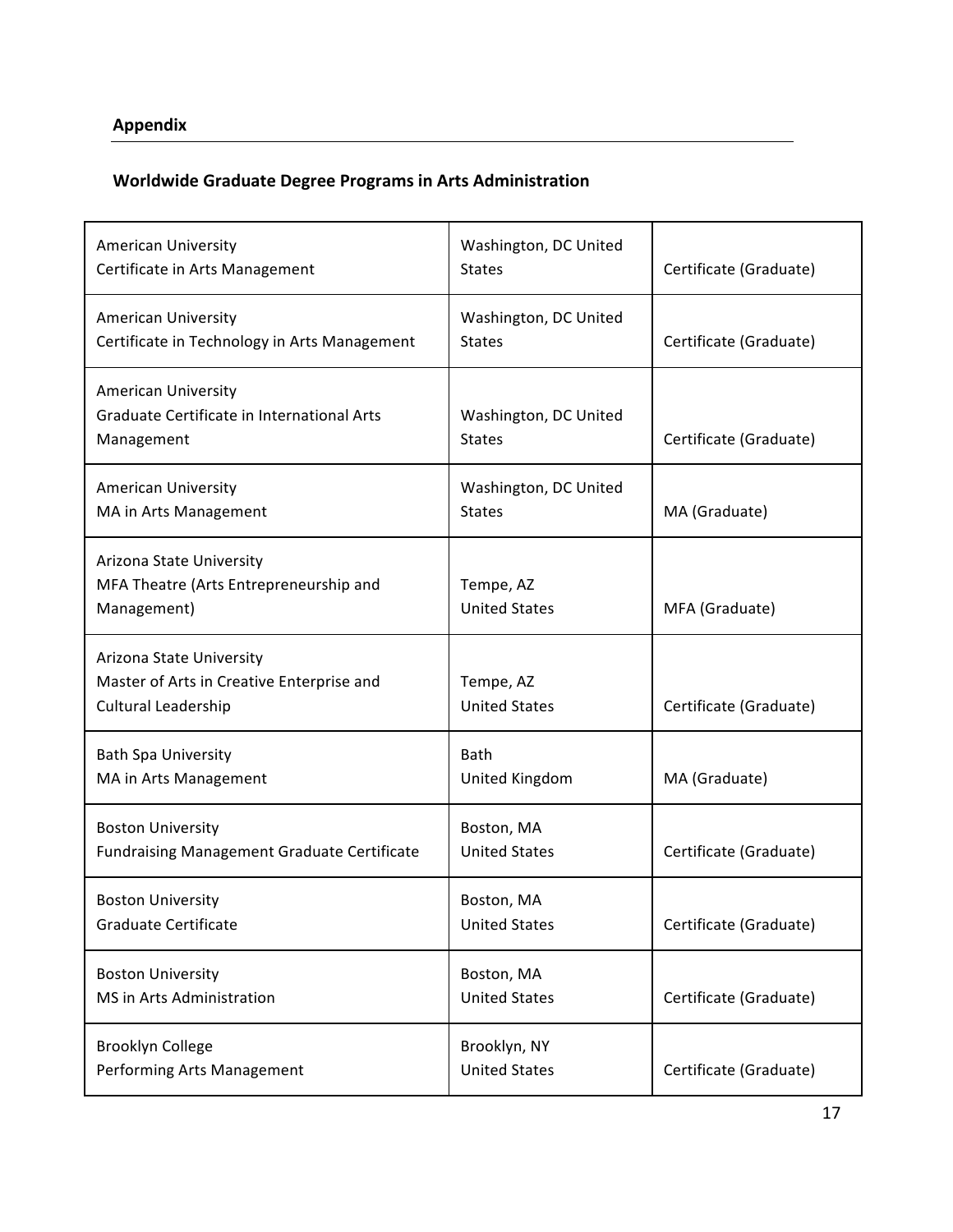| California State University<br><b>Theatre Management</b>                                                   | Long Beach, CA<br><b>United States</b>      | (Graduate)     |
|------------------------------------------------------------------------------------------------------------|---------------------------------------------|----------------|
| Carnegie Mellon University<br>Master of Arts Management Program                                            | Pittsburgh, PA United<br><b>States</b>      | MA (Graduate)  |
| <b>Carnegie Mellon University</b><br>Masters of Entertainment Industry Management                          | North Hollywood, CA<br><b>United States</b> | MA (Graduate)  |
| <b>Castleton University</b><br>Online Masters in Arts Administration                                       | Castleton, VT<br><b>United States</b>       | MA (Graduate)  |
| Chicago College of the Performing Arts<br>Masters in Performing Arts Administration                        | Chicago, IL<br><b>United States</b>         | MA (Graduate)  |
| <b>Claremont Graduate University</b><br>Sotheby's Institute of Art -- MAAB                                 | Claremont, CA<br><b>United States</b>       | MA (Graduate)  |
| <b>Claremont Graduate University</b><br>Sotheby's Institute of Art -- MAAM                                 | Claremont, CA<br><b>United States</b>       | MA (Graduate)  |
| Colorado State University (LEAP Institute for the<br>Arts)<br>Master of Arts Leadership and Administration | Fort Collins, CO<br><b>United States</b>    | MFA (Graduate) |
| <b>Columbia University Teachers College</b><br>Program in Arts Administration                              | New York, NY<br><b>United States</b>        | MA (Graduate)  |
| DePaul University<br>Arts Leadership                                                                       | Chicago, IL<br><b>United States</b>         | MFA (Graduate) |
| <b>Drexel University</b><br><b>Arts Administration</b>                                                     | Philadelphia, PA<br><b>United States</b>    | MS (Graduate)  |
| <b>Drexel University</b><br>Online Arts Administration Graduate Program                                    | Philadelphia, PA<br><b>United States</b>    | MS (Graduate)  |
| Eastern Michigan University<br>MA Arts Management Program                                                  | Ypsilanti, MI<br><b>United States</b>       | MA (Graduate)  |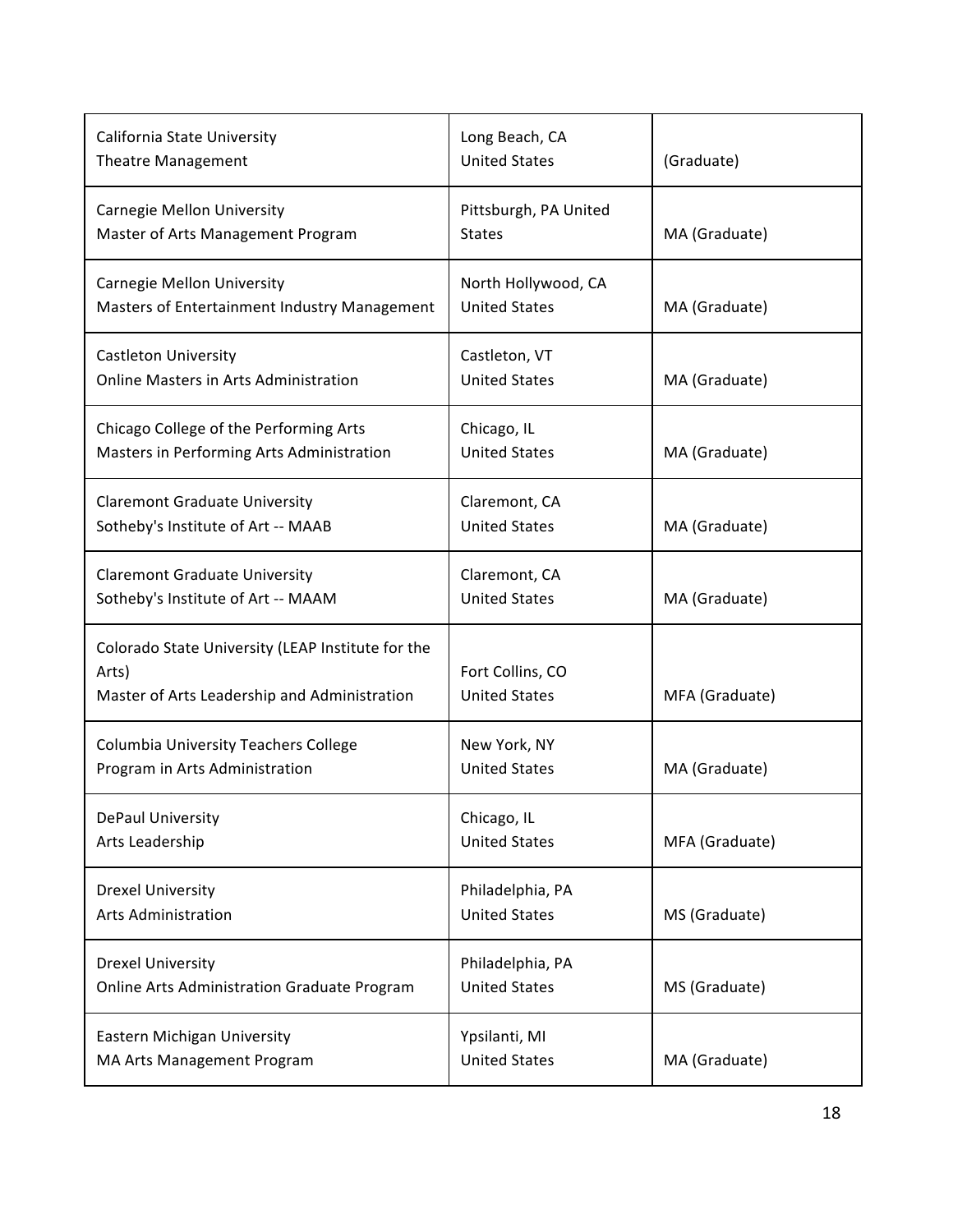| <b>Elon University</b><br><b>Arts Administration</b>                                                                                                                                                                          | Elon, NC<br><b>United States</b>        | (Graduate)              |
|-------------------------------------------------------------------------------------------------------------------------------------------------------------------------------------------------------------------------------|-----------------------------------------|-------------------------|
| <b>Emerson College</b><br>Dept. of Performing Arts                                                                                                                                                                            | Boston, MA<br><b>United States</b>      | MA (Graduate)           |
| Florida State University<br>Arts Administration (MA)                                                                                                                                                                          | Tallahassee, FL<br><b>United States</b> | Certificate (Graduate)  |
| Florida State University<br>Arts Administration (Ph.D.)                                                                                                                                                                       | Tallahassee, FL<br><b>United States</b> | Certificate (Graduate)  |
| Florida State University<br>MA in Arts Administration (Music)                                                                                                                                                                 | Tallahassee, FL<br><b>United States</b> | MA (Graduate)           |
| Florida State University<br>MFA in Theatre Management                                                                                                                                                                         | Tallahassee, FL<br><b>United States</b> | MFA (Graduate)          |
| Florida State University<br>Master of Fine Arts in Theatre Management<br>(Arts Leadership)                                                                                                                                    | Tallahassee, FL<br><b>United States</b> | MFA (Graduate)          |
| <b>Furman University</b><br><b>Arts Administration</b>                                                                                                                                                                        | Greenville, SC<br><b>United States</b>  | MA (Graduate)           |
| <b>George Mason University</b><br>Arts Management                                                                                                                                                                             | Fairfax, VA<br><b>United States</b>     | MA (Graduate)           |
| Goldsmiths - University of London<br>Arts Administration and Cultural Policy, Creative<br>and Cultural Entrepreneurship, Social<br>Entrepreneurship, Cultural Policy, Relations and<br>Diplomacy, Cultural Policy and Tourism | London<br>United Kingdom                | Certificates (Graduate) |
| Goucher College<br>Arts Administration Program                                                                                                                                                                                | Baltimore, MD<br><b>United States</b>   | Certificate (Graduate)  |
| <b>HEC Montréal</b><br>PhD Marketing and Management                                                                                                                                                                           | Montreal, QC<br>Canada                  | Ph.D. (Graduate)        |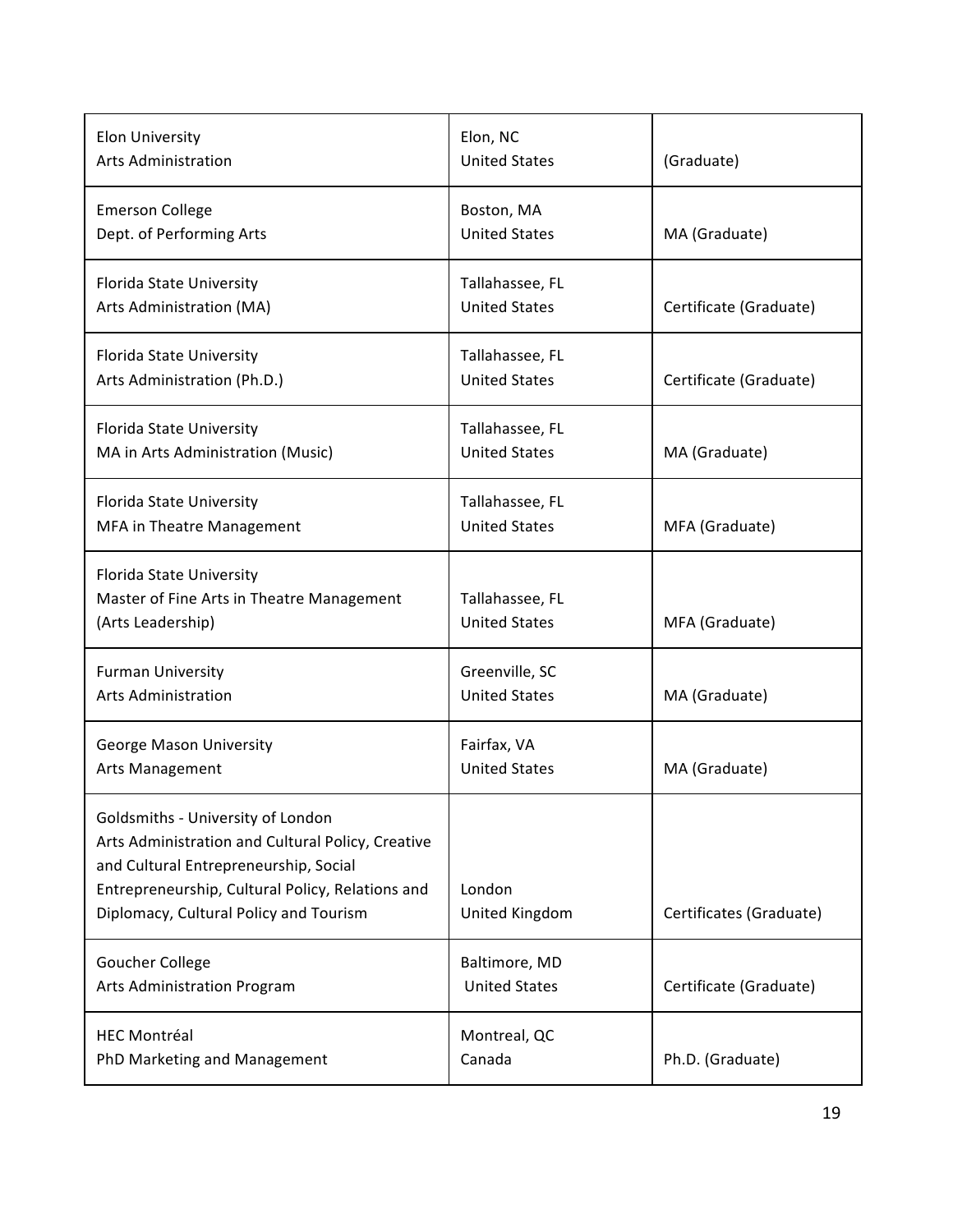| Humber College<br>Arts Administration & Cultural Management                                                   | Toronto, ON Canada                       | Certificate (Graduate) |
|---------------------------------------------------------------------------------------------------------------|------------------------------------------|------------------------|
| Indiana University<br><b>Arts Administration</b>                                                              | Bloomington, IN United<br><b>States</b>  | MA (Graduate)          |
| LASALLE College of the Arts<br>MA Arts & Cultural Management                                                  | Singapore<br>Singapore                   | MA (Graduate)          |
| Le Moyne College<br>Graduate Programs in Arts Administration                                                  | Syracuse, NY United<br><b>States</b>     | MS (Graduate)          |
| Michigan State University<br>Masters in Arts and Cultural Management                                          | East Lansing, MI United<br><b>States</b> | MA (Graduate)          |
| New York Institute of Technology<br>Leadership in the Arts and Entertainment<br>Industries                    | New York, NY<br><b>United States</b>     | MA (Graduate)          |
| <b>New York University</b><br>Performing Arts Administration                                                  | New York, NY<br><b>United States</b>     | MA (Graduate)          |
| <b>New York University</b><br>Visual Arts Administration MA Program                                           | New York, NY United<br><b>States</b>     | MA (Graduate)          |
| Northwestern University<br>MS in Leadership for Creative Enterprises                                          | Evanston, IL United<br><b>States</b>     | MS (Graduate)          |
| Queen Margaret University<br>MA in Arts, Festival and Cultural Management                                     | Edinburgh, SCT United<br>Kingdom         | Certificate (Graduate) |
| Rowan University College of Graduate &<br><b>Continuing Education</b><br>M.A. in Theatre: Arts Administration | Glassboro, NJ United<br><b>States</b>    | MA (Graduate)          |
| Saint Mary's University of Minnesota<br>Arts and Cultural Management                                          | Minneapolis, MN United<br><b>States</b>  | MA (Graduate)          |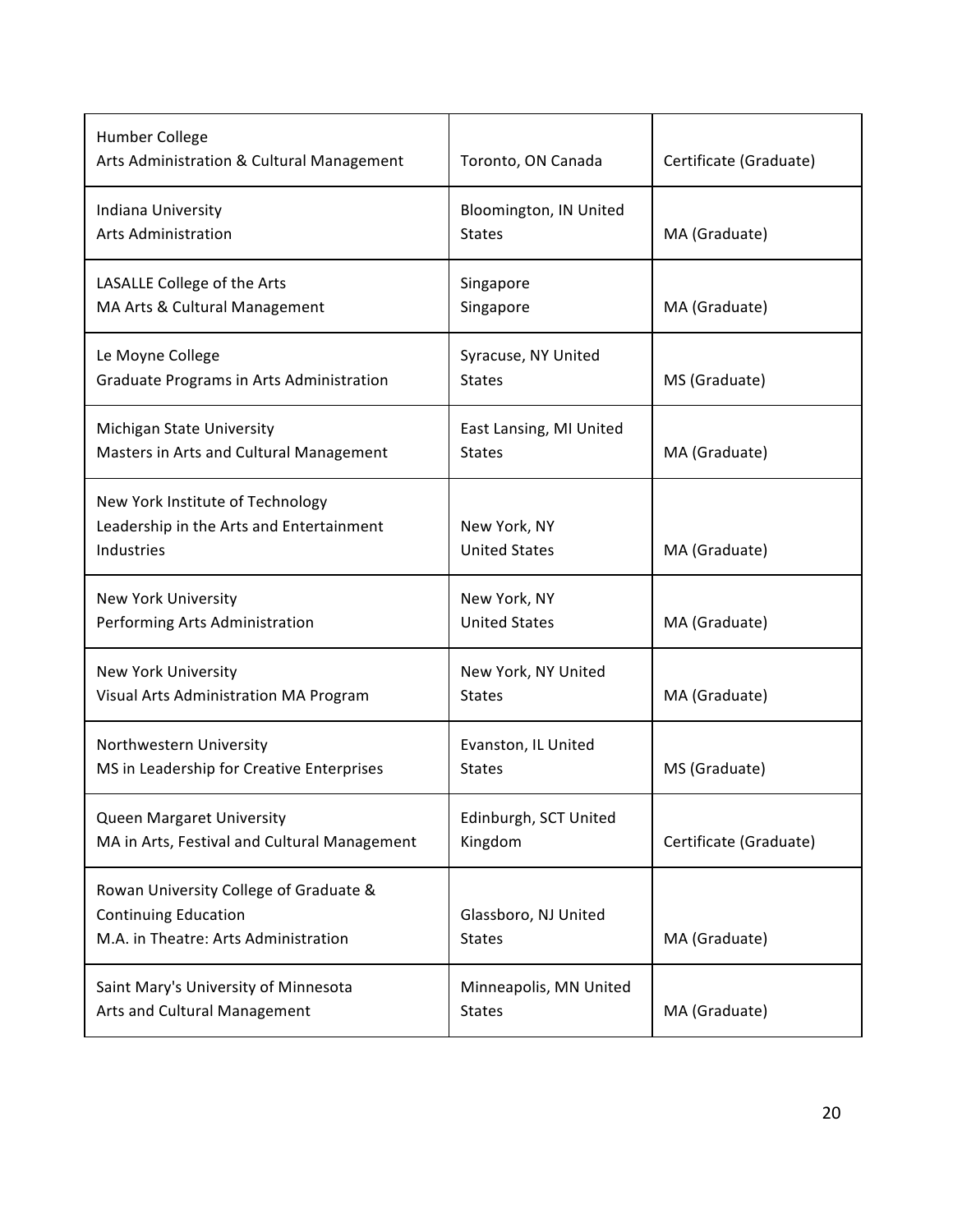| Savannah College of Art and Design<br><b>Business Design and Arts Leadership</b>                                                                            | Savannah, GA United<br><b>States</b>    | MA (Graduate)          |
|-------------------------------------------------------------------------------------------------------------------------------------------------------------|-----------------------------------------|------------------------|
| School of the Art Institute of Chicago<br>Arts Administration and Policy                                                                                    | Chicago, IL<br><b>United States</b>     | MA (Graduate)          |
| Seattle University<br>Arts Leadership                                                                                                                       | Seattle, WA<br><b>United States</b>     | MFA (Graduate)         |
| Shenandoah Conservatory<br>Performing Arts Leadership and Management                                                                                        | Winchester, VA United<br><b>States</b>  | MS (Graduate)          |
| Shizuoka University of Art and Culture<br>Graduate School of Cultural Policy and<br>Management                                                              | Hamamatsu,<br>Shizuoka-ken Japan        | Certificate (Graduate) |
| Showa University of Music<br><b>Music and Arts Management</b>                                                                                               | Kawasaki, Kanagawa<br>Japan             | MA (Graduate)          |
| Sookmyung Women's University, Graduate<br>School of Public Policy, Program in Arts and<br><b>Cultural Administration</b><br>Art and Cultural Administration | Seoul<br>Korea                          | MA (Graduate)          |
| Southern Methodist University<br>Arts Management Graduate Program                                                                                           | Dallas, TX<br><b>United States</b>      | Certificate (Graduate) |
| Southern Utah University<br><b>Arts Administration</b>                                                                                                      | Cedar City, UT United<br><b>States</b>  | MFA (Graduate)         |
| <b>Stephens College</b><br><b>School of Performing Arts</b>                                                                                                 | Columbia, MO<br><b>United States</b>    | (Graduate)             |
| <b>Sweet Briar College</b><br>Arts Management                                                                                                               | Sweet Briar, VA<br><b>United States</b> | (Graduate)             |
| <b>Syracuse University</b><br>Janklow Arts Leadership Program                                                                                               | Syracuse, NY United<br><b>States</b>    | MA (Graduate)          |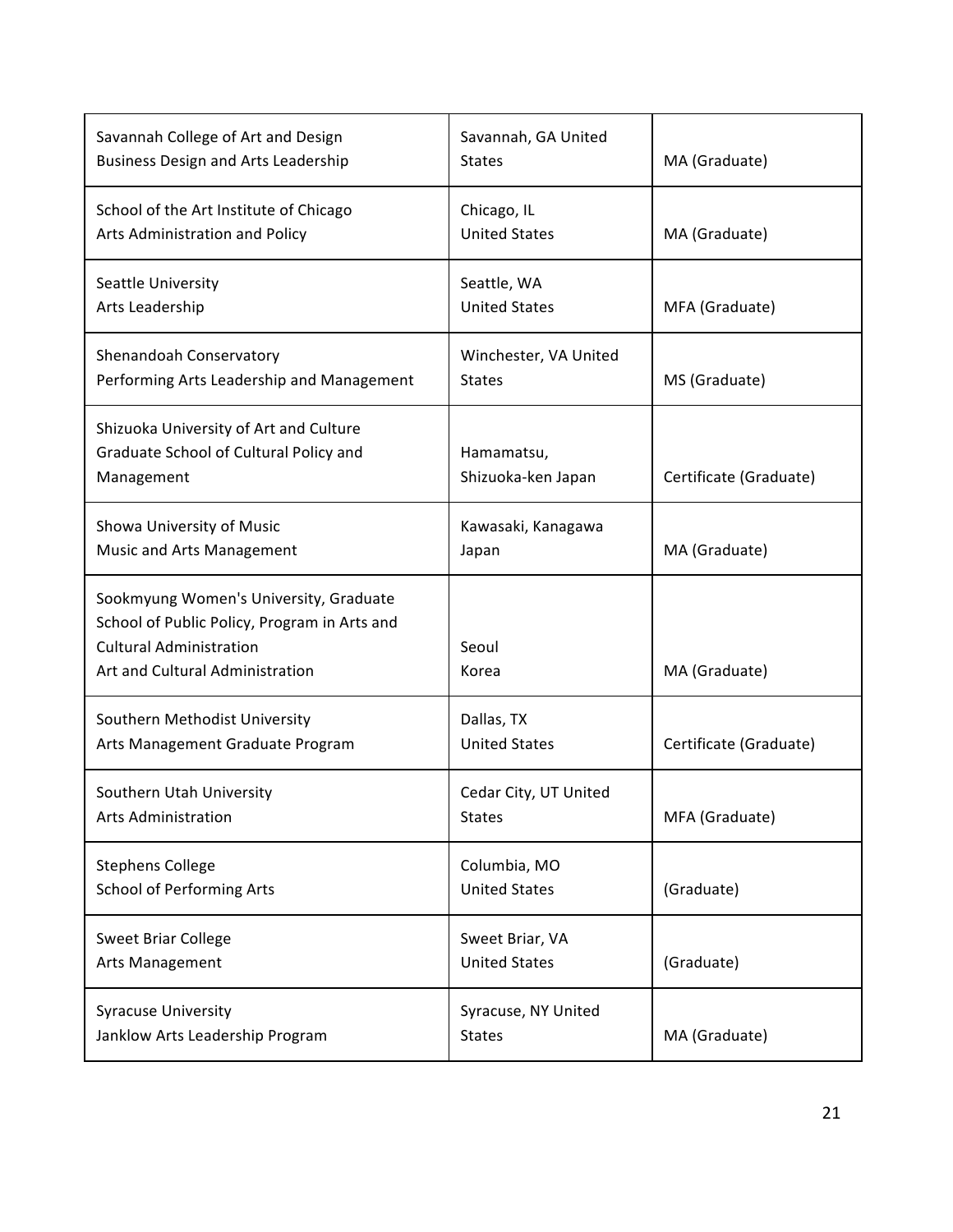| <b>Texas Tech University</b><br><b>Arts Administration</b>                                                          | Lubbock, TX United<br><b>States</b>    | Certificate (Graduate) |
|---------------------------------------------------------------------------------------------------------------------|----------------------------------------|------------------------|
| The Education University of Hong Kong<br><b>Executive Master of Arts in Arts Management</b><br>and Entrepreneurship | Tai Po<br>Hong Kong                    | MA (Graduate)          |
| The New School's College of Performing Arts<br>Master of Arts in Arts Management and<br>Entrepreneurship            | New York, NY<br><b>United States</b>   | (Graduate)             |
| The Ohio State University<br>Master of Arts in Arts Policy & Administration                                         | Columbus, OH United<br><b>States</b>   | MA (Graduate)          |
| The University of Akron<br><b>Arts Administration</b>                                                               | Akron, OH<br><b>United States</b>      | MA (Graduate)          |
| The University of Alabama<br><b>Theatre Management</b>                                                              | Tuscaloosa, AL United<br><b>States</b> | Certificate (Graduate) |
| University at Buffalo - SUNY<br>Arts Management Program                                                             | Buffalo, NY<br><b>United States</b>    | Certificate (Graduate) |
| University of Barcelona<br><b>Cultural Management</b>                                                               | Barcelona<br>Spain                     | MA (Graduate)          |
| University of Chile<br><b>Cultural Management and Administration</b>                                                | Santiago<br>Chile                      | MA (Graduate)          |
| University of Cincinnati<br><b>Arts Administration</b>                                                              | Cincinnati, OH United<br><b>States</b> | Certificate (Graduate) |
| University of Connecticut<br>MFA in Arts Administration                                                             | Storrs, CT<br><b>United States</b>     | (Graduate)             |
| University of Connecticut<br>Online Graduate Certificate in Arts<br>Administration                                  | Storrs, CT<br><b>United States</b>     | (Graduate)             |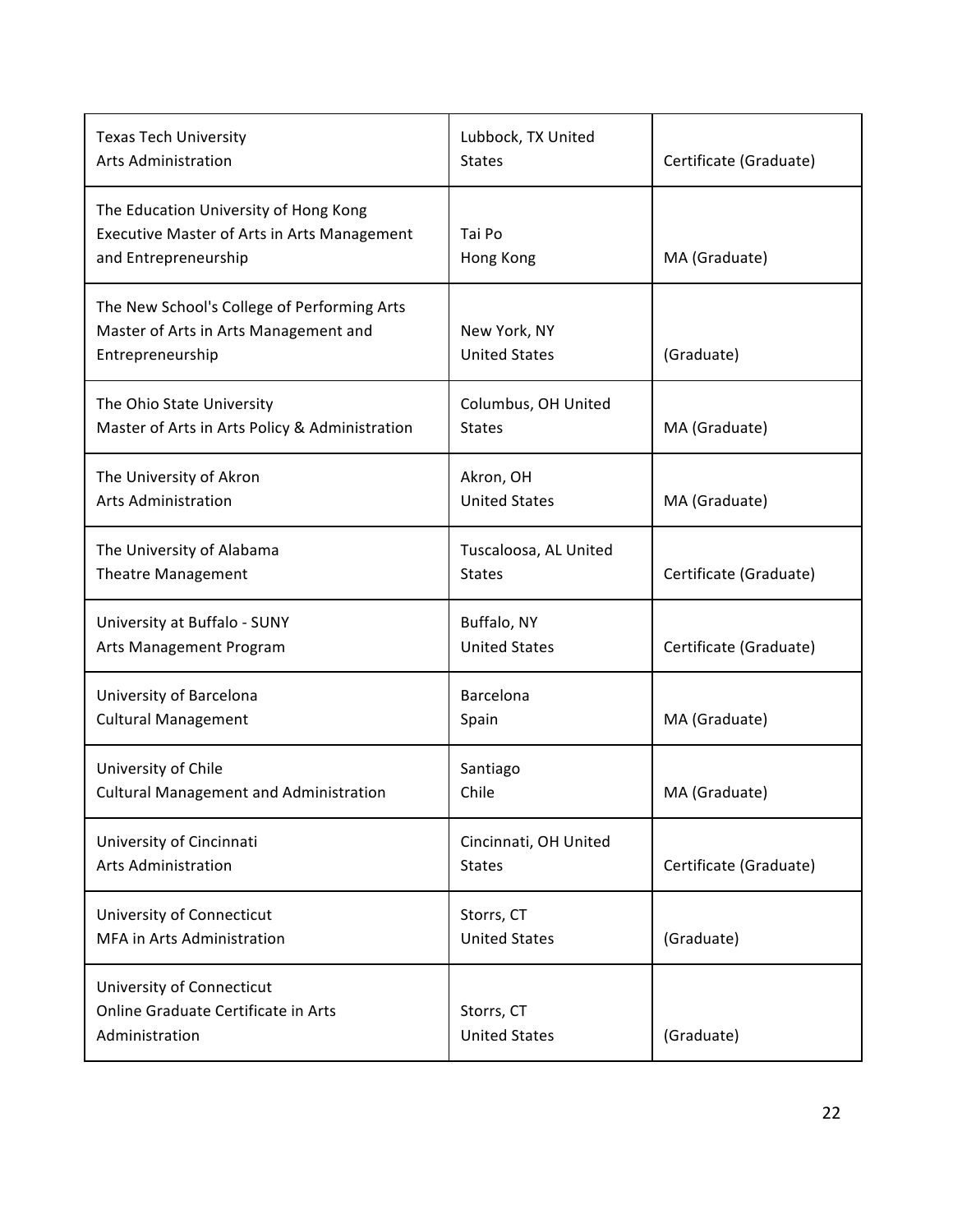| University of Denver<br>Arts and Culture Program                                             | Denver, CO<br><b>United States</b>        | Certificate (Graduate) |
|----------------------------------------------------------------------------------------------|-------------------------------------------|------------------------|
| University of Houston<br>MA in Arts Leadership                                               | Houston, TX, United<br><b>States</b>      | MA (Graduate)          |
| University of Houston-Downtown<br>Minor in Arts Administration                               | Houston, TX<br><b>United States</b>       |                        |
| University of Kentucky<br>MA in Arts Administration                                          | Lexington, KY United<br><b>States</b>     | MA (Graduate)          |
| University of Miami<br>Arts Presenting and Live Entertainment<br>Management                  | Coral Gables, FL United<br><b>States</b>  |                        |
| University of Michigan<br><b>Arts Administration</b>                                         | Ann Arbor, MI United<br><b>States</b>     | MA (Graduate)          |
| University of Minnesota<br>Master of Professional Studies in Arts and<br>Cultural Leadership | St. Paul, MA United<br><b>States</b>      | MPS (Graduate)         |
| University of New Orleans<br>Graduate Program in Arts Administration                         | New Orleans, LA United<br><b>States</b>   | MA (Graduate)          |
| University of North Carolina School of the Arts<br>Performing Arts Management                | Winston-Salem, NC<br><b>United States</b> | MFA (Graduate)         |
| University of Oregon<br>Arts & Administration Program                                        | Eugene, OR<br><b>United States</b>        | MS (Graduate)          |
| University of Pikeville<br><b>Arts Administration</b>                                        | Pikeville, KY United<br><b>States</b>     | (Graduate)             |
| University of Richmond<br>Modlin Center for the Arts                                         | Richmond, VA<br><b>United States</b>      |                        |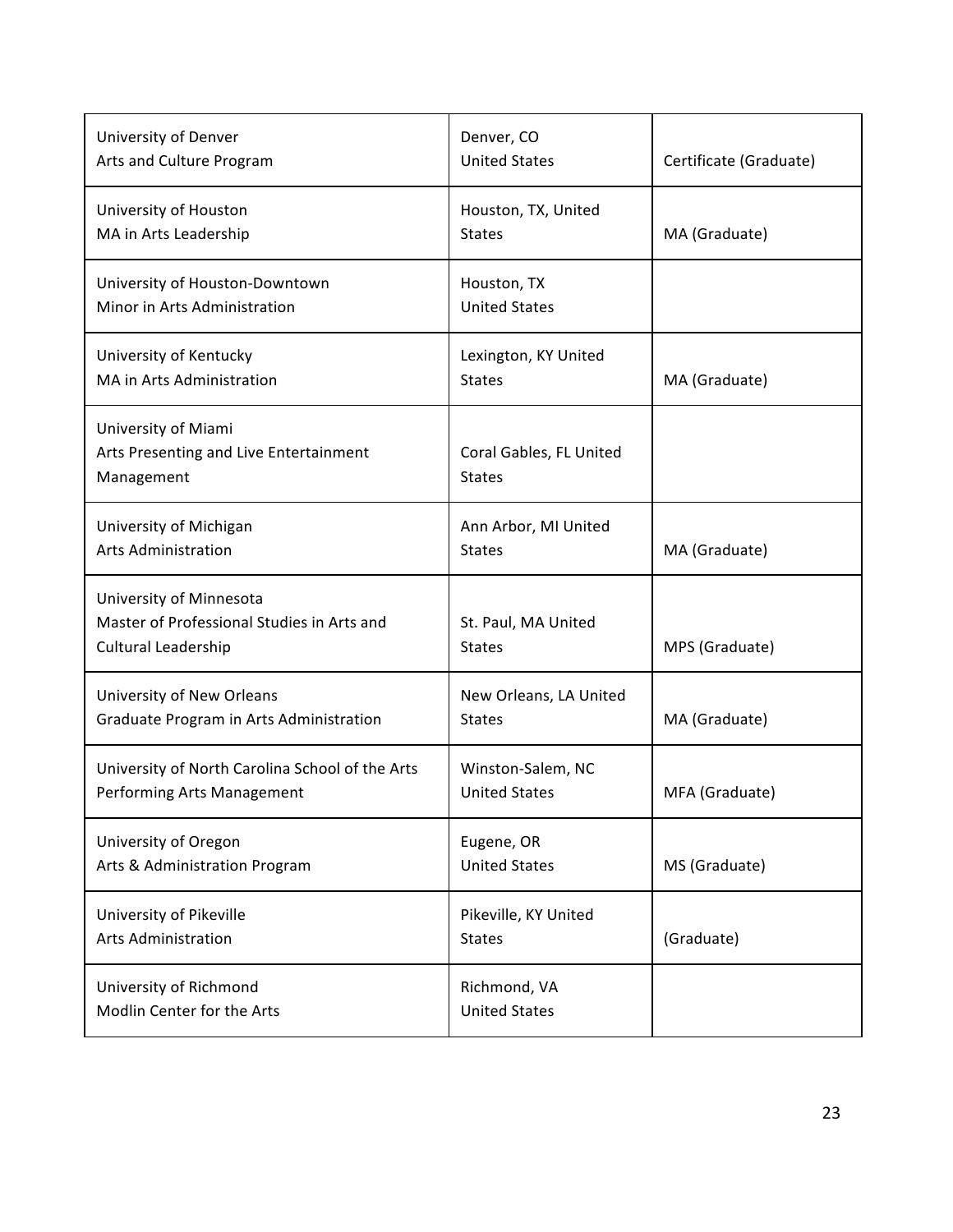| University of South Australia<br>Arts & Cultural Management Program                                | Adelaide, SA<br>Australia                  | MM (Graduate)  |
|----------------------------------------------------------------------------------------------------|--------------------------------------------|----------------|
| University of Southern California<br>Arts Leadership at USC                                        | Los Angeles, CA<br><b>United States</b>    | (Graduate)     |
| University of Westminster<br>Online Graduate Program in International<br><b>Cultural Relations</b> | London<br>United Kingdom                   | (Graduate)     |
| University of Wisconsin-Madison<br><b>Bolz Center for Arts Administration</b>                      | Madison, WI<br><b>United States</b>        | MBA (Graduate) |
| University of Wisconsin-Whitewater<br>Theatre Management and Promotions BFA                        | Whitewater, WI United<br><b>States</b>     |                |
| Valparaiso University<br>Arts & Entertainment Administration                                       | Valparaiso, IN<br><b>United States</b>     | MA (Graduate)  |
| Virginia Tech<br>MFA in Theatre in Arts Leadership                                                 | Blacksburg, VA United<br><b>States</b>     | MFA (Graduate) |
| Viterbo University<br><b>Arts Administration</b>                                                   | La Crosse, WI United<br><b>States</b>      |                |
| <b>Wayne State University</b><br><b>Arts Administration</b>                                        | Detroit, MI<br><b>United States</b>        | MA (Graduate)  |
| <b>Wayne State University</b><br><b>Theatre Management</b>                                         | Detroit, MI<br><b>United States</b>        | MFA (Graduate) |
| <b>Webster University</b><br>Arts Management & Leadership                                          | Webster Groves, MO<br><b>United States</b> | MFA (Graduate) |
| <b>Wesleyan University</b><br>New York Arts Program                                                | Middletown, CT<br><b>United States</b>     |                |
| <b>Western New England University</b><br>Arts & Entertainment Management                           | Springfield, MA<br><b>United States</b>    |                |